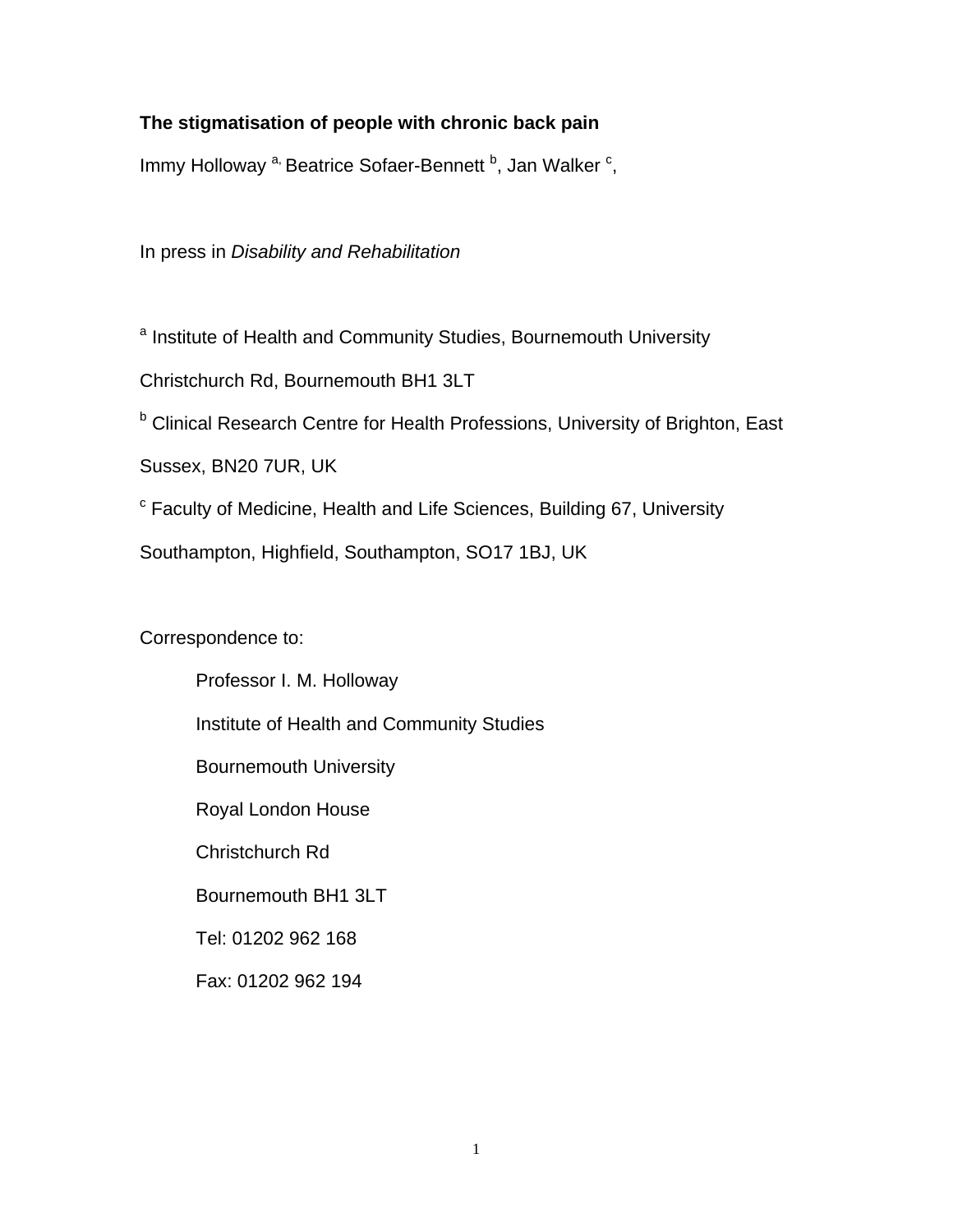**Key words:** chronic back pain, stigma, interviews, qualitative research

Word count (body): 5567

**Word count** (abstract): 229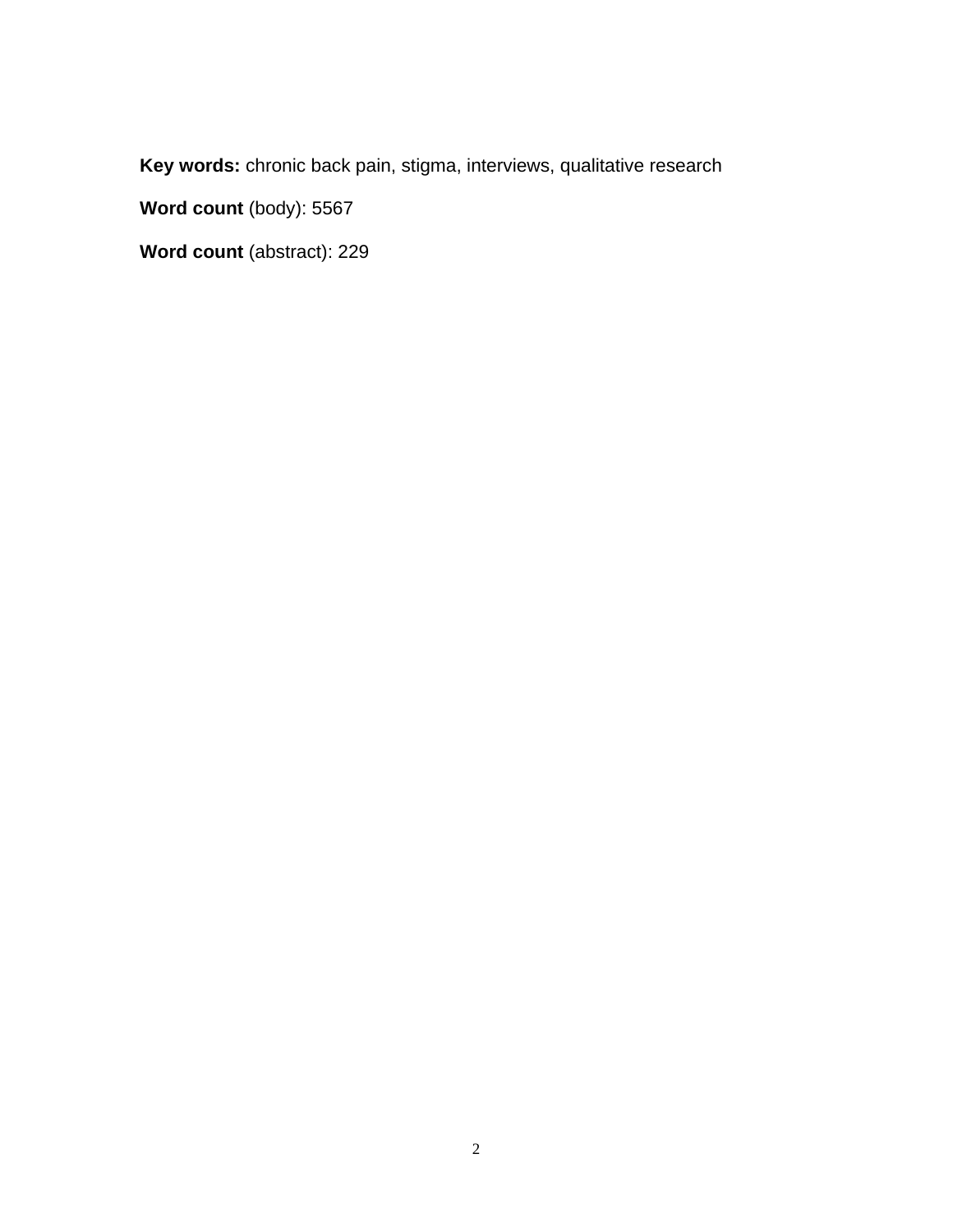### **TITLE: The stigmatisation of people with chronic back pain**

## **ABSTRACT**

**Purpose.** This study responded to the need for better theoretical understanding of experiences that shape the beliefs, attitudes and needs of chronic back patients attending pain clinics. The aim was explore and conceptualise the experiences of people of working age who seek help from pain clinics for chronic back pain.

**Methods.** This was a qualitative study, based on an interpretative phenomenological approach (IPA). During in-depth interviews in their homes, participants were invited to 'tell their story' from the time their pain began. Participants were twelve male and six female patients, aged between 28 and 62 years, diagnosed as having chronic benign back pain. All had recently attended one of two pain clinics as new referrals. The interview transcripts were analysed thematically.

**Findings.** Stigmatisation emerged as a key theme from the narrative accounts of participants. The findings expose subtle as well as overt stigmatising responses by family, friends, health professionals and the general public which appeared to have a profound effect on the perceptions, self esteem and behaviours of those interviewed.

**Conclusions.** The findings suggest that patients with chronic back pain feel stigmatised by the time they attend pain clinics and this may affect their attitudes and behaviours towards those offering professional help. Theories of chronic pain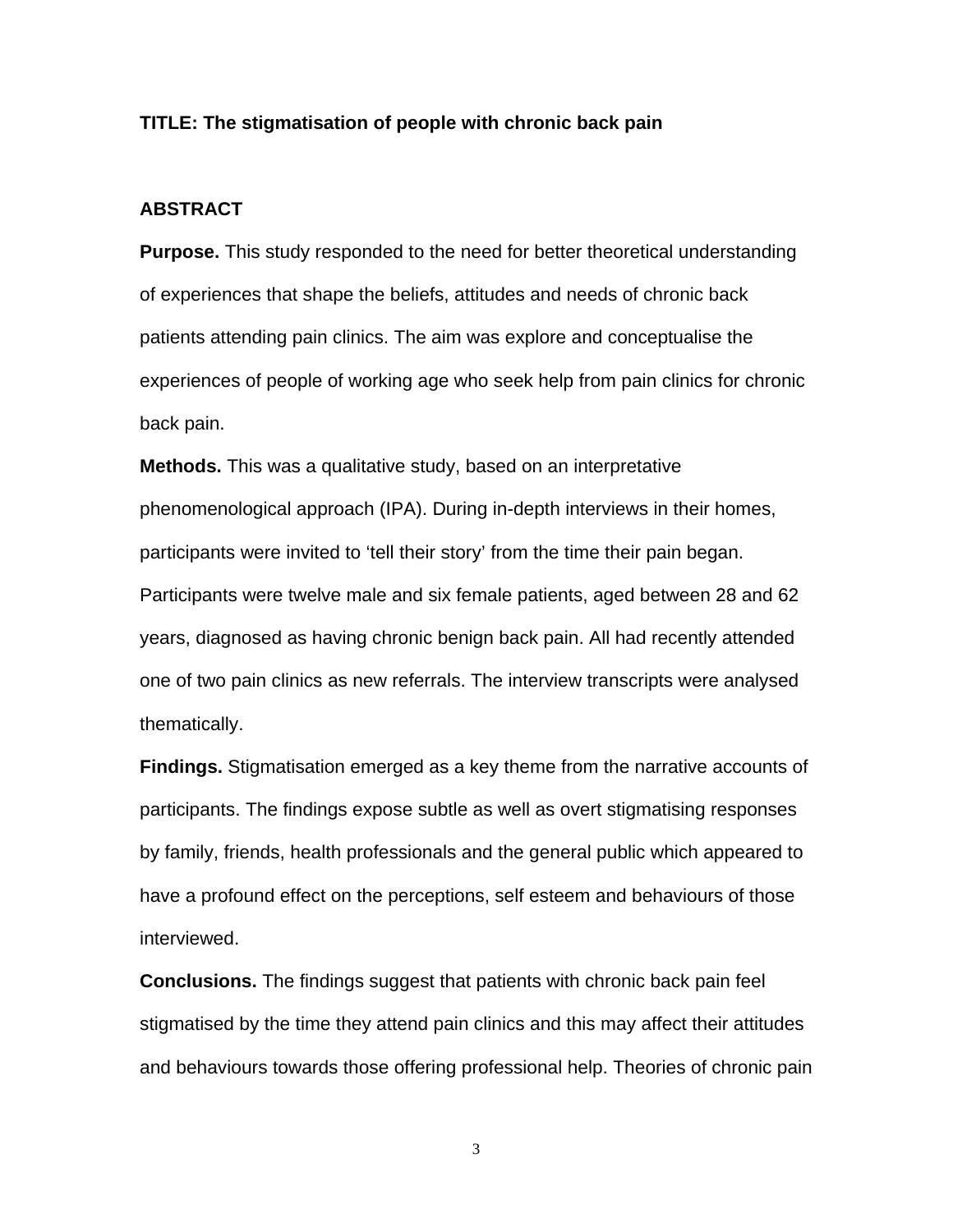need to accommodate these responses, while pain management programmes need to address the realities and practicalities of dealing with stigma in everyday life.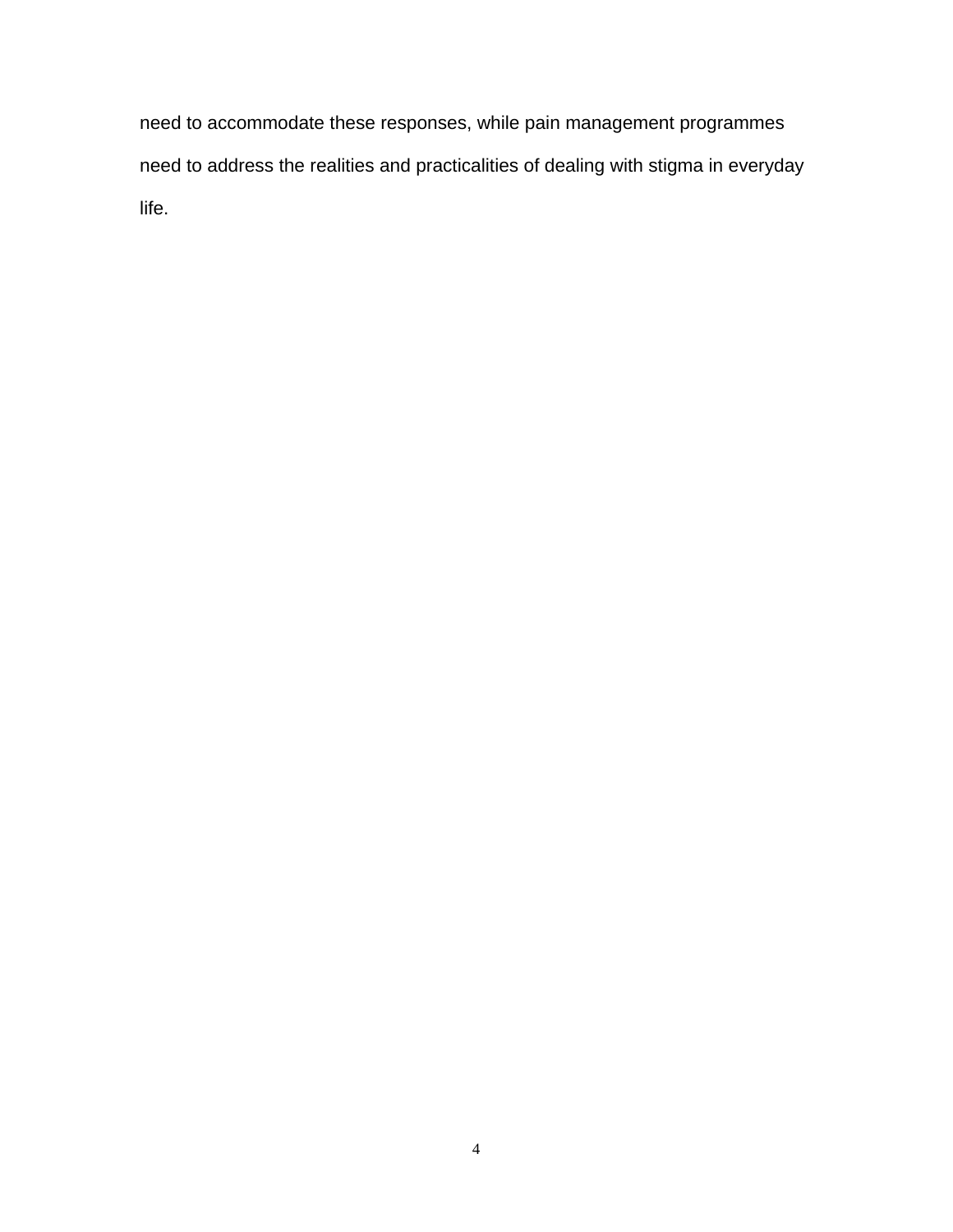## **Introduction**

Chronic back pain is a complex multifactorial problem influenced by contextual demands and coping responses [1]. Recent authors [2, 3] have identified that attempts to develop psychological models to conceptualise pain and its management have tended to overlook the unique situational demands and changes faced by chronic pain patients in their everyday lives. Although Ericsson et al [4] eliminated personality as a potential cause of the depression commonly associated with chronic pain, they failed to explore contributory factors from the social environment. Social interactions, whether with professionals or family or friends, are important since they help to shape the expectations, perceived needs and responses of those attending pain clinics. The purpose of the present study was to explore the experience of chronic back pain within the everyday lives of patients, up to the point of seeking help from pain clinics. In so doing, we specifically wished to avoid the evaluation of pain treatments and focus instead on the experiences that have helped to shape patients' needs at the point of entry to pain services.

Prior to the conduct of the study, only a few in depth qualitative studies on the topic of chronic back pain were identified. Bowman [5, 6] focused predominantly on the experience of attending a pain management programme. Two studies were designed primarily to supplement data from clinical intervention studies for back pain [7, 8] and confirm various negative impacts of pain on daily living and lifestyle which are clearly worthy of further investigation. A fourth, described as a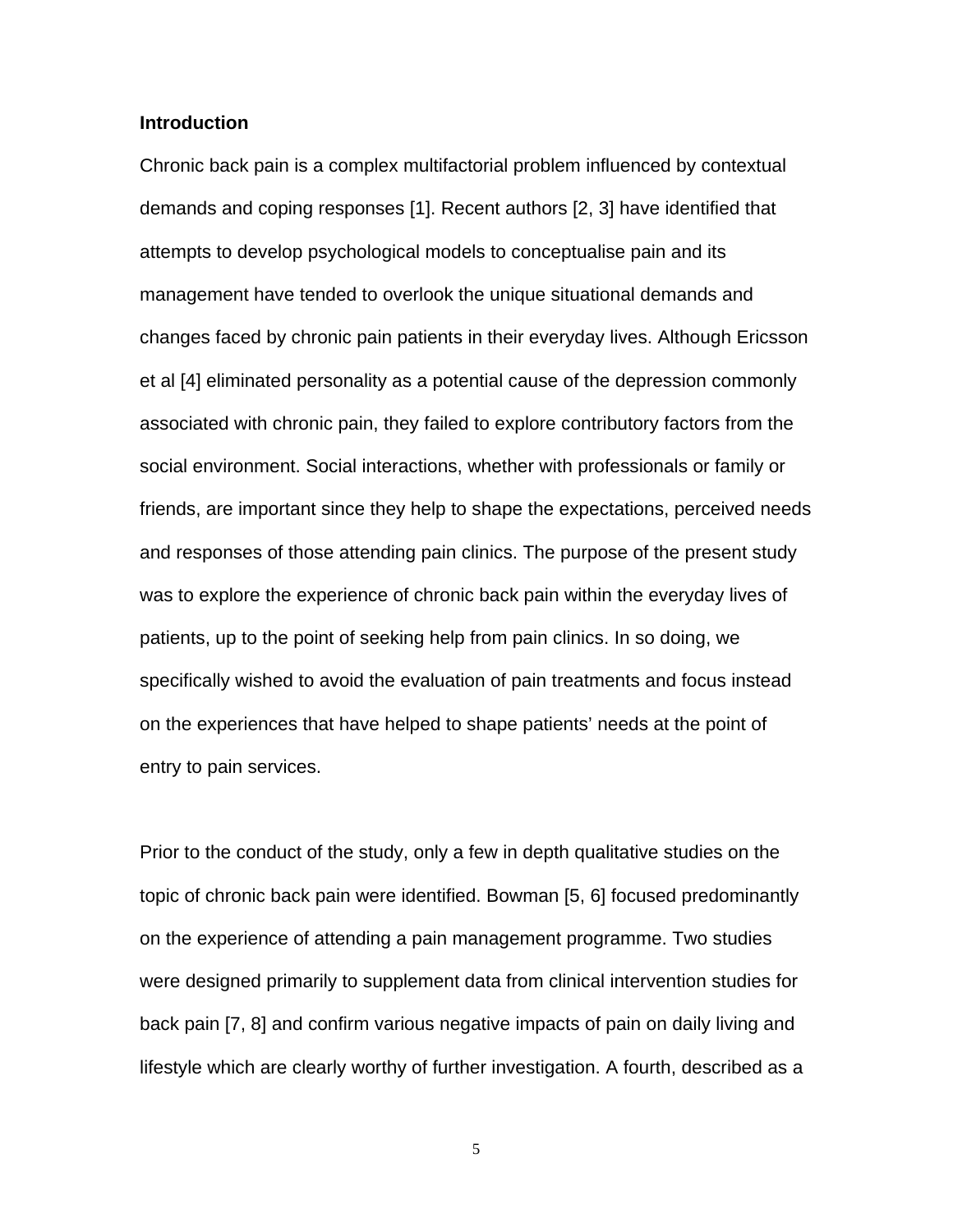pilot study [9], began to capture the enormity of the difficulties faced by back pain patients in their daily lives. Subsequently, Lillrank [10] has reported on findings from the written narratives of 30 Finnish women about the difficulties in getting back pain diagnosed, while Ong et al. [11], reporting on qualitative aspects of a longitudinal mixed-methods study of low back pain, focused primarily on the social construction and presentation of self. Of direct relevance to the present article is the narrative interview study of women with chronic pain by Werner and colleagues [12, 13]. Though small scale (N=10), these authors went beyond the analysis of narrative content to consider the pain story as a performance designed to convince the researchers of the legitimacy of pain and suffering. In so doing, the authors questioned the extent to which their findings were genderspecific. The present study collected narratives from both men and women. Important themes to emerge included 'in the system' which concerned patients' encounters with health care, social security and legal systems [14] and 'loss' which referred to the catalogue of physical, psychological and social losses experienced as a direct result of having pain [3]. In this paper we focus specifically on the core theme to emerge, that of 'stigmatisation'.

#### **Method**

#### *Design*

We used an interpretative phenomenological approach (IPA) [15, 16]. The aim of IPA [17] is 'to explore …how participants are making sense of their personal and social worlds' and how this experience affects their everyday life. The data were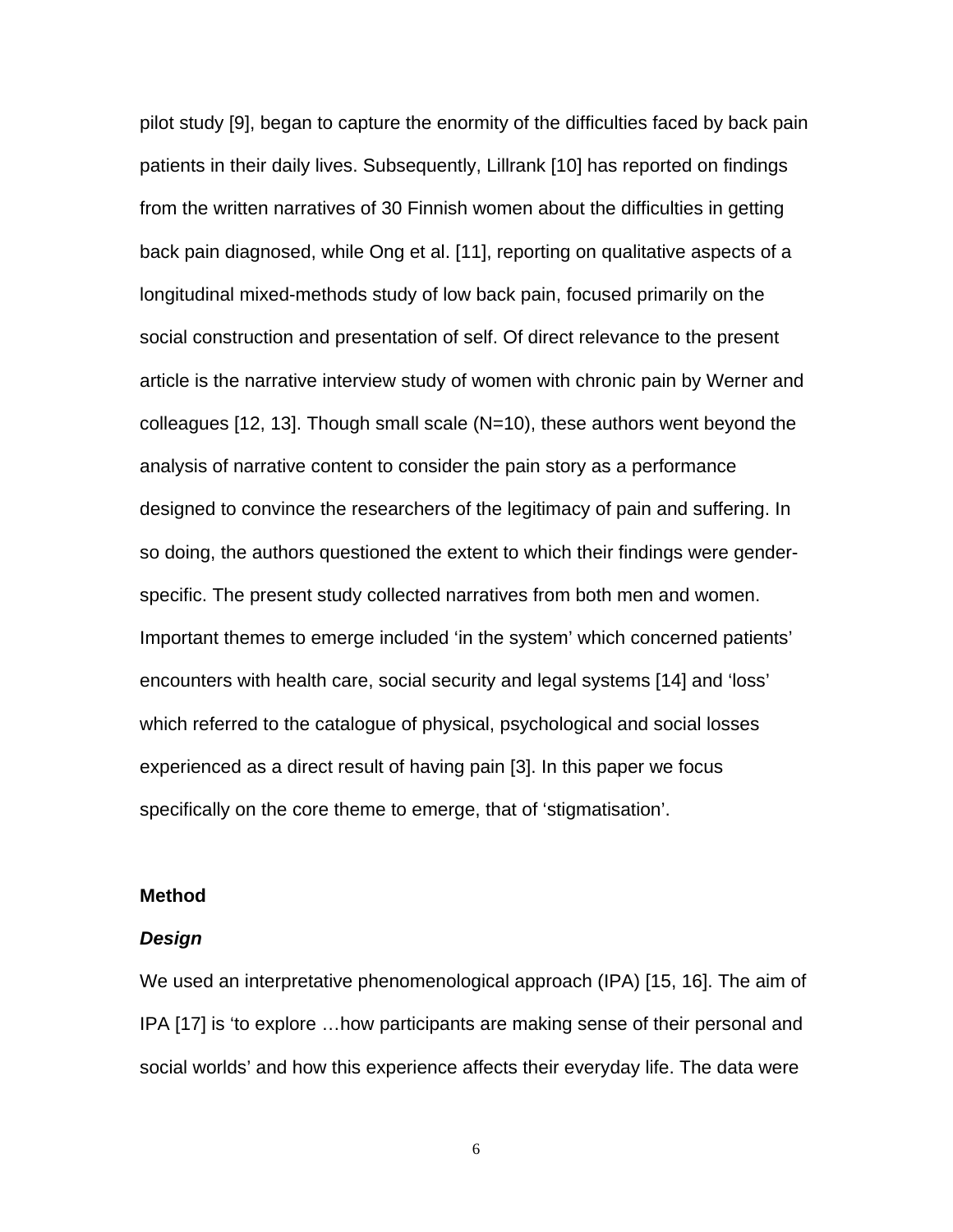collected using in-depth, audio-taped, narrative interviews which provided a platform for individuals to tell their story [11] and sought to eliminate biases that might have been introduced into the data through the use of an interview guide.

#### *Sample*

IPA relies on purposive sampling, that is, the choice of sample depends on the experience of the phenomenon or condition. The sample consisted of twelve male and six female patients, all of whom had recently been assessed as new referrals at one of two pain clinics in the south of England and had a confirmed diagnosis of chronic benign back pain. This ensured that participants shared pain-related problems and were at similar points in their pain careers in terms of medical help-seeking. All were under 65 years but only one woman remained in full-time or permanent employment. We deliberately selected a heterogeneous mix of experiences according to gender, age, duration of pain, and social background as judged by former occupation and home location. Participants appeared fairly typical of referrals from the two chosen localities: all were British and their ages ranged from 28 to 62 years, median 53 years. The duration of pain was two to 22 years, median 6 years (one participant had experienced intermittent bouts of pain over many years). All had experienced a variety of treatments for back pain prior to their referral to the pain clinic.

#### *Procedure*

The study received research ethics approval. Audio-taped interviews, lasting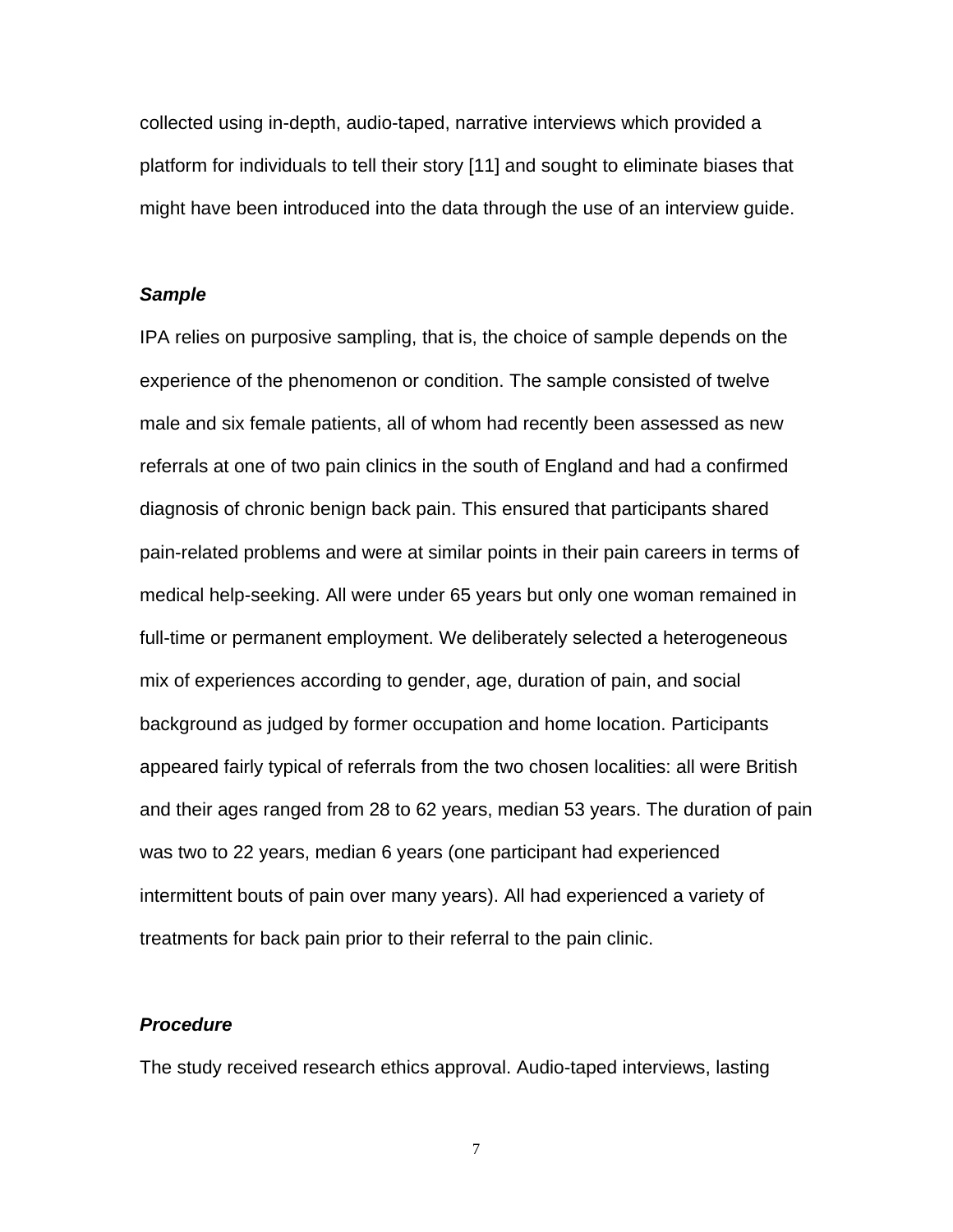between one and a half and three hours, took place by appointment in participants' own homes, enabling them to feel relaxed and providing the researchers with the opportunity to record field notes about the home context. Following the tradition of Kleinman [18], a narrative approach was used whereby participants were invited to 'tell their story' of back pain from the time the pain started and encouraged to elaborate on salient feelings or experiences using prompts such as *'tell me a bit more about that'*, *'how do you feel about that?'.* Where specific questions arose, these were deferred until the end of the interview to avoid introducing bias into the data. The interviews were transcribed verbatim but pseudonyms used throughout and analysed in accordance with IPA [17].

#### *Data analysis*

Immersion in the text is the most important aspect of the analysis, and researchers need to be intimate with the data, but for Smith the approach is not prescriptive as long as it is true to the tenets of qualitative research. As we followed the words of the interviewees, we became aware of the significant patterns and contradictions inherent in the interviews. Field notes discussed earlier also became part of the analysis. The contents of the tapes and transcripts were listened to and read through several times and initial notes were made in order to capture a full impression of the data. Chunks of text were extracted that encountered during their pain histories [19]. Recurrent or prominent themes were identified and linked to common themes across the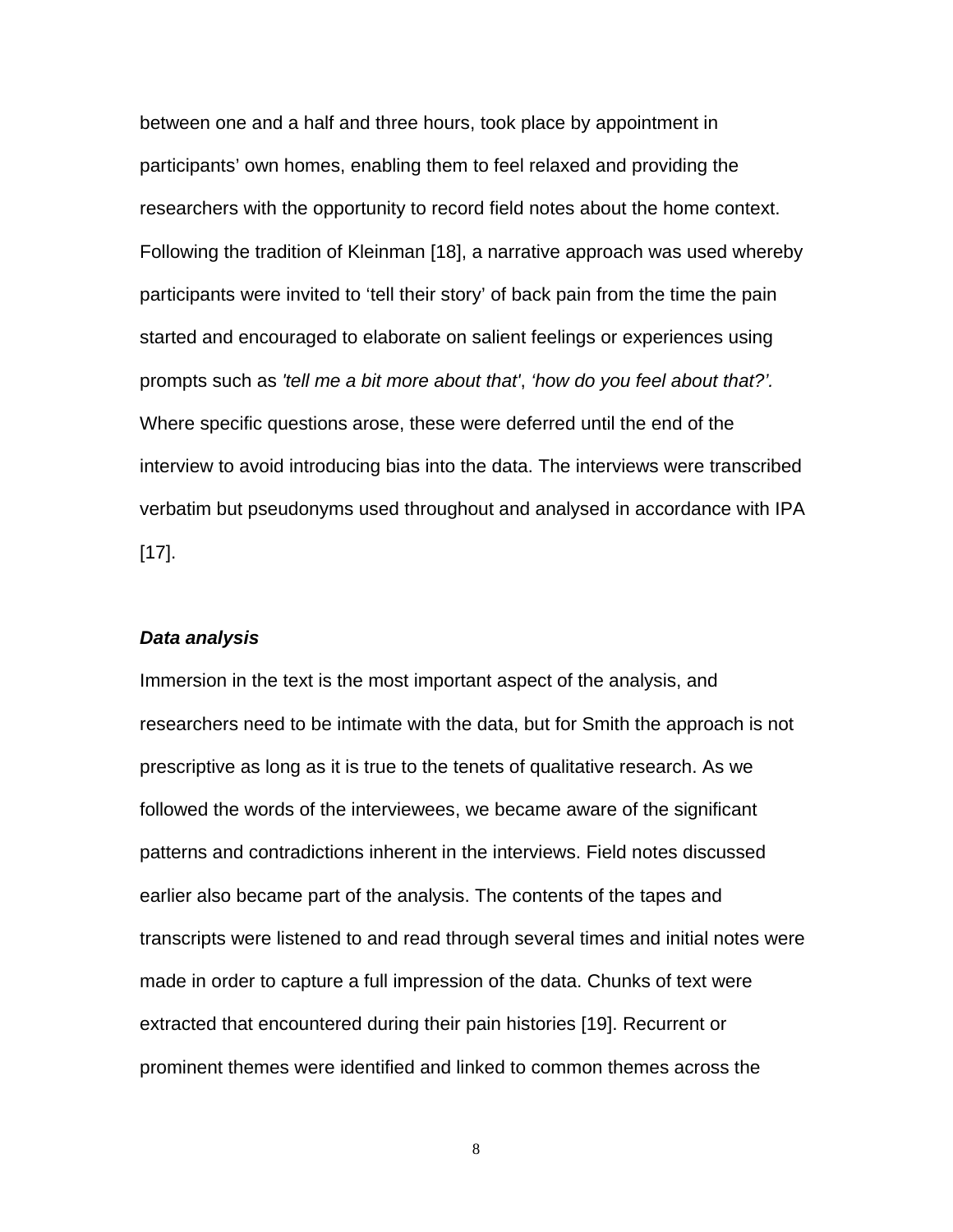transcripts. These themes emerged from all interviews through participant focus and emphasis. A peer review (reading and analysis of the transcripts by a colleague who was not involved in the interviews) was undertaken to find out whether the themes selected by the two interviewers after initial analysis robustly represented the data available in the transcripts.

#### **Trustworthiness**

Qualitative studies do not set out to produce replicable or reproducible results though the findings should be seen to be credible and trustworthy (valid) in representing the realities of the participant group [20]. Generalisability is dependent on representative sampling and is therefore not applicable to qualitative research. Instead, the term 'transferability' is applied to emergent concepts that are judged to be relevant to other similar settings and situations. This is achieved by comparing the emergent findings with the extant literature, thus enabling the reader to judge if the data can be recontexualised in other similar situations and thereby contribute to the 'greater body of knowledge' [21].

## **Findings**

The concept of stigmatisation arose directly from the data. Although the participants did not use this specific word directly, all told stories that clearly demonstrated stigmatisation had indeed occurred. In labelling this theme, we drew on the work of Goffman [22] who describes stigma as a discrediting trait. He distinguished between features that are visible to the observer and those which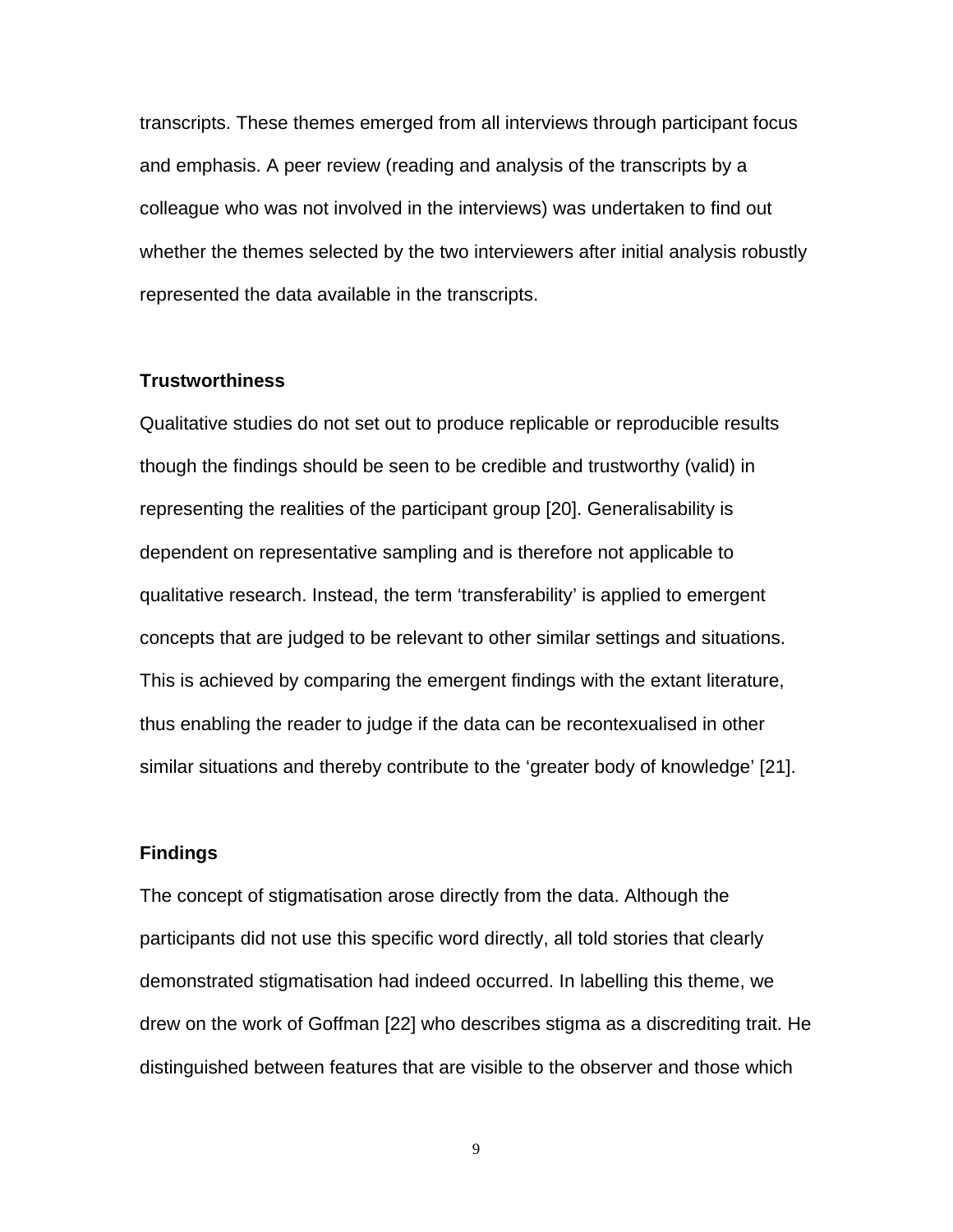the owner attempts to conceal because they are perceived to be discreditable. Both types of stigma were clearly identifiable in the stories of our participants, as illustrated in the quotations we have selected as representative of the participants' experiences. These findings plots the social processes through which these stigma are acquired and the effects these stigma have on the lives of those with chronic back pain. The findings are presented as a series of subthemes related to stigma, in dialogue with the literature as is usual in qualitative research. The quotations selected are those that represent prominent experiences (those emphasised as important by one or more participants) or common types of experience (those shared by different participants). The quotations we have selected are those that represent prominent or shared experiences described by our participants.

### *Stigmatisation in the health care system*

All participants had received X-rays and MRI scans even though these have been shown to be of limited diagnostic value in back pain [23]. This may be because doctors continue to privilege organic explanations for pain [24], and medical conditions such as chronic pain are not regarded as legitimate if the cause is unknown and treatment of limited value [25]. Diamond and Grauer [26] attributed this to a low tolerance for ambiguity and the need of doctors to feel competent. In those aged over 50, feedback commonly referred to 'degenerative change'. Jane's understanding of this was fairly typical: *'there was no* [intervertebral disc] *prolapse; there was no nerve end damage; I was just*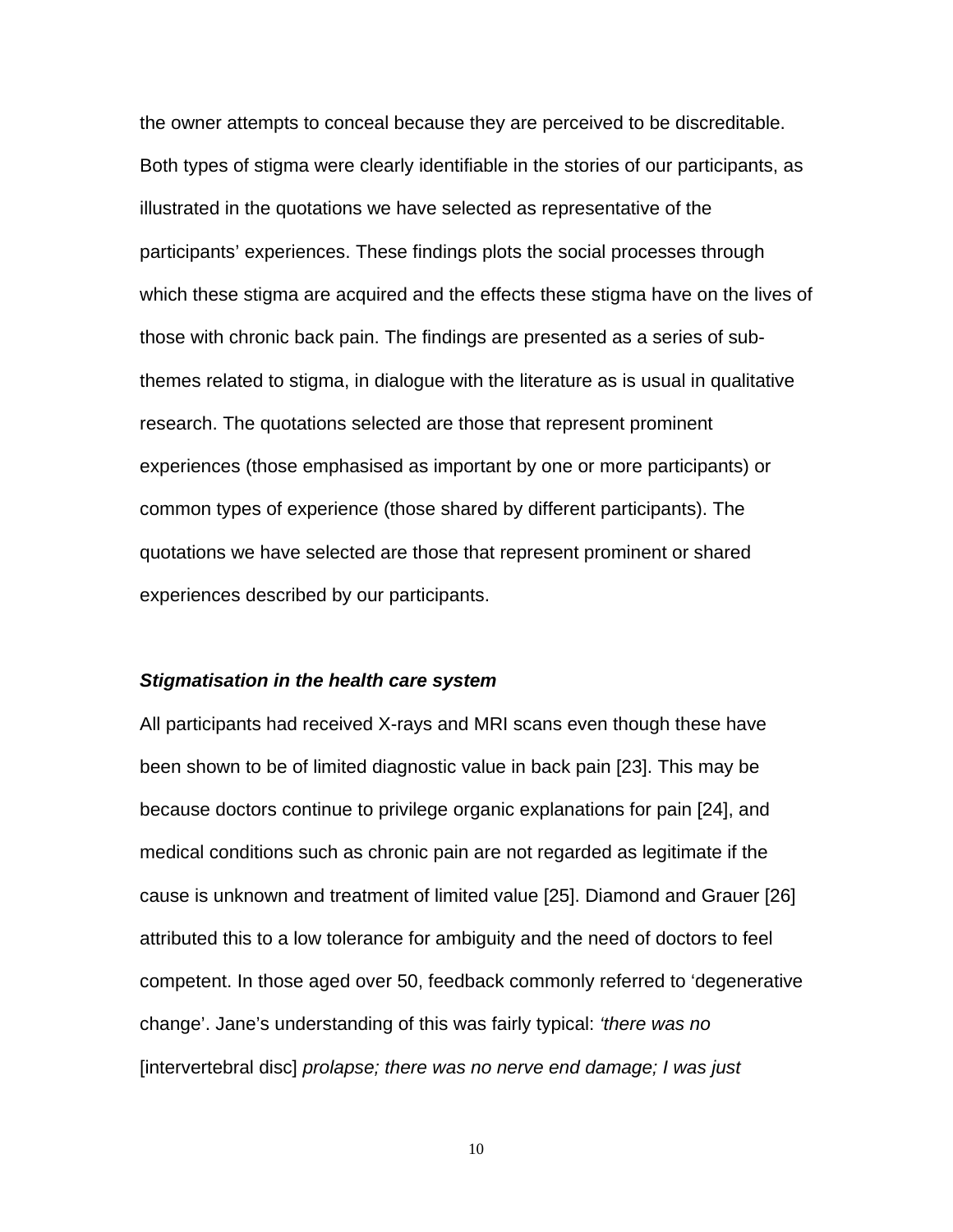*basically falling apart, wearing out. It meant I'd been written off quite honestly'*. Age-related explanations may be intended to legitimise the pain or support the benign nature of the condition, but imply progressive deterioration and confer the stigma of the aged body. However, a number of studies have identified that those seeking help from pain clinics have a strong belief in organic pathology and demand biomechanical explanations [27]. In contrast, health care professionals are more likely to draw on a psychological explanations of chronic pain [28] particularly when faced by lack of congruity between pain behaviours and objective medical findings. This can lead professionals to doubt the physical reality and hence the legitimacy of persistent back pain [29, 30]. As a result, sufferers are labelled as 'morally weak' [27]. We refer to this as 'moral stigma'. Accordingly, when medical investigations proved negative, consultants appeared to lose interest and delegated care to junior medical staff. Judith (aged 58) described her experience: *'When you have been in pain for a long time, you don't actually see the consultant. You wait for ages and ages and ages and you come out feeling totally baffled really. He* [the doctor] *doesn't really seem to understand your problem and you feel like bursting into tears, you have wasted such a lot of time and energy…. You don't feel that you're being treated as a person at all'.*  Cassell [31] proposed that such attitudes are a consequence of the tendency in western medicine to treat people as objects of medical interest, 'like a specimen in a bottle'. The failure to confirm a reason for the pain led participants to feel that a part of their existence had been invalidated. Thus stigma was assigned by the patient to the doctor who was deemed to have failed in the moral duty to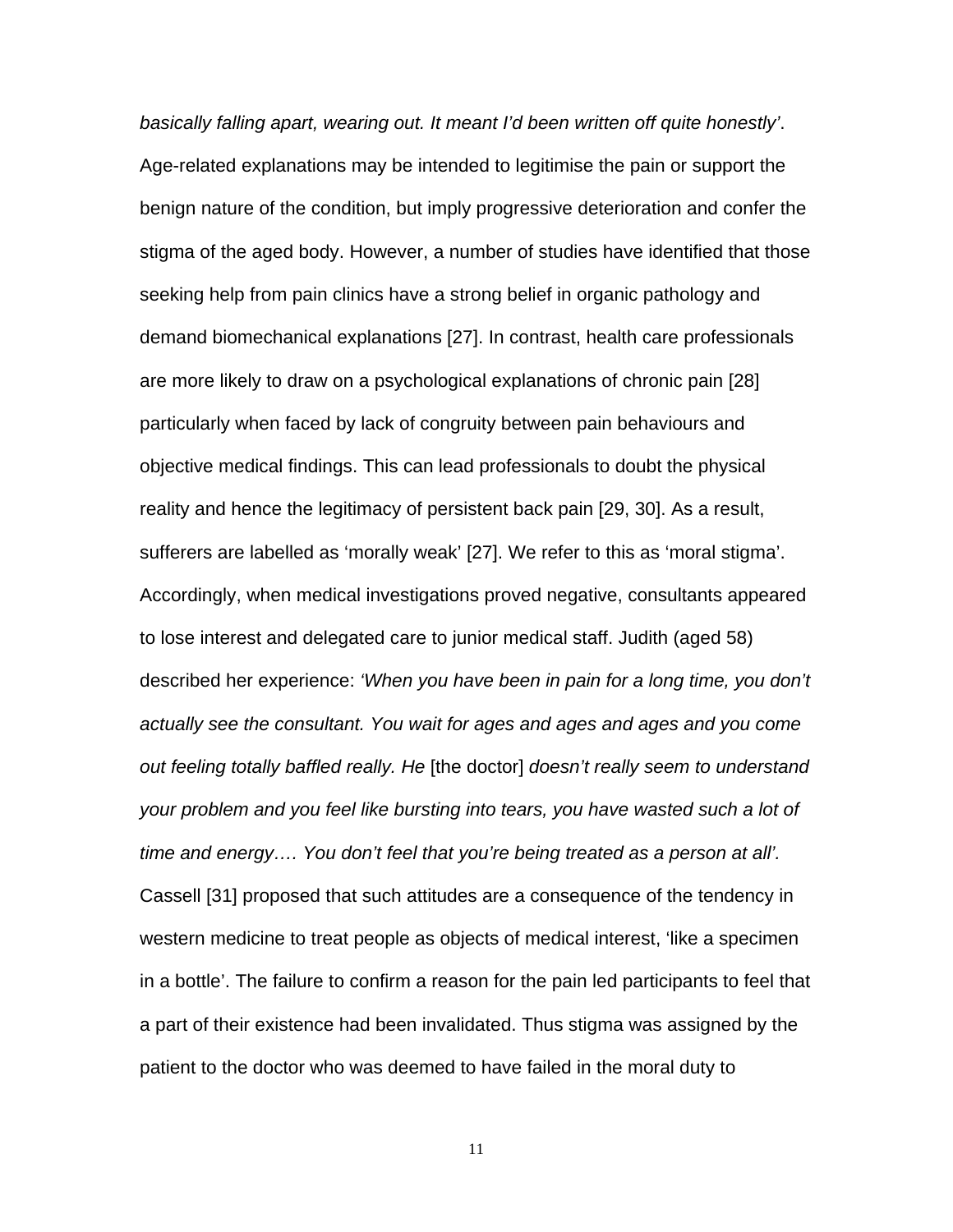diagnose and treat; and by the medical profession to the patient who had failed in the moral duty to reveal a credible medical diagnosis or respond to treatment.

The latter perception of this 'moral stigma' is closely related to self-doubt and challenges to personal identity, leading to feelings of disempowerment and shame [32]. As a result, Mike (aged 56) claimed that he avoided visiting his GP for fear of being labelled a hypochondriac. In 1996, an IASP report on back pain attributed chronic benign back pain to 'exercise intolerance' [33]. Possibly as a result of this, seeking medical help for back pain seems to have become imbued with stigma and lack of sympathy. David was aged 46 and lived alone when: *'I actually collapsed with my back and it took me an hour to get back up on my feet. Every time I moved I received like a stabbing pain. When I finally got to the telephone to ask for an ambulance to take me to the hospital the ambulance arrived and quite bluntly informed me, well if I can walk to the telephone I can damn well walk to the hospital'*. Reg (aged 53) was an in-patient with an acute exacerbation of his back pain when he experienced humiliation at the hands of an orthopaedic surgeon who *'stood in front of four nurses one day and said 'there's nothing wrong with you Mr. C, you're really very unfit'. I felt stupid – the pain isn't in my head it's in my back".* Eccleston et al [28] recognised the power of professionals to cause distress in those with chronic pain, though we found little support for their assertion that this is associated with self-blame - as Reg continued: *" I'm not swinging the lead to get out of work. It caused a lot of problems and made me feel very inadequate'*. It is recognised in the literature on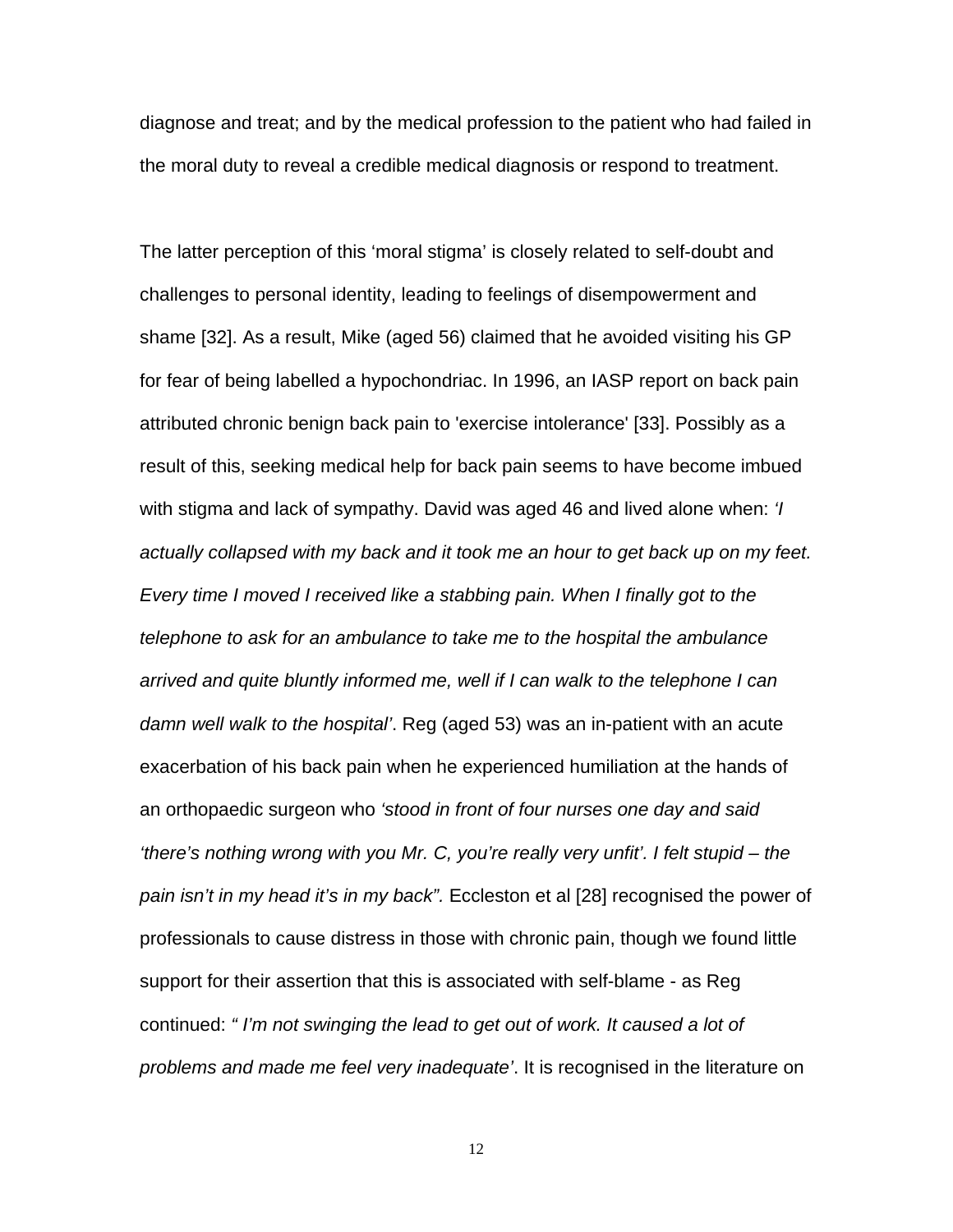the 'sick role' that the task of medicine is to treat and the task of the patient is to get well [34]. As a result, patients who fail to respond to treatment have been recorded as 'unpopular' among nursing staff [35]. Sue, a 28 year-old registered nurse describe her experience after readmission following back surgery for pain later diagnosed as arachnoiditis. At that time *'the muscle spasm lifted my hips off the bed. No painkillers would touch it'.* After six months of bed rest and treatments including morphine and traction, she reported that she weighed about six stone, was unable to feed herself, had pressure sores on her buttocks and heels and wanted to die. Her story illustrated that even in this situation a patient with back pain can attract little sympathy: *'My treatment from the nurses was disgusting. The sister on the ward said to me that I was costing the NHS far too much money. She was talking to me with her head in the drugs trolley and threw the drugs at me onto the bed'.* 

Those who sought private health care appeared to fare little better. Jane paid to consult a neurosurgeon: '*I felt terribly hard done by… her manner didn't help; very, very dismissive and very sort of abrupt. I didn't feel that she'd put me at my*  ease, didn't do anything for me. Basically a waste of £100'. The consultation left Jane feeling stigmatised on the grounds of age and relative poverty as well as pain. Her experience was similar to one recorded by Charmaz in 1983 [36], suggesting that little had changed since then. The importance of such encounters was noted by Gullacksen and Lidbeck [37] who observed that distrust from health professionals may obstruct the adjustment process and hinder rehabilitation for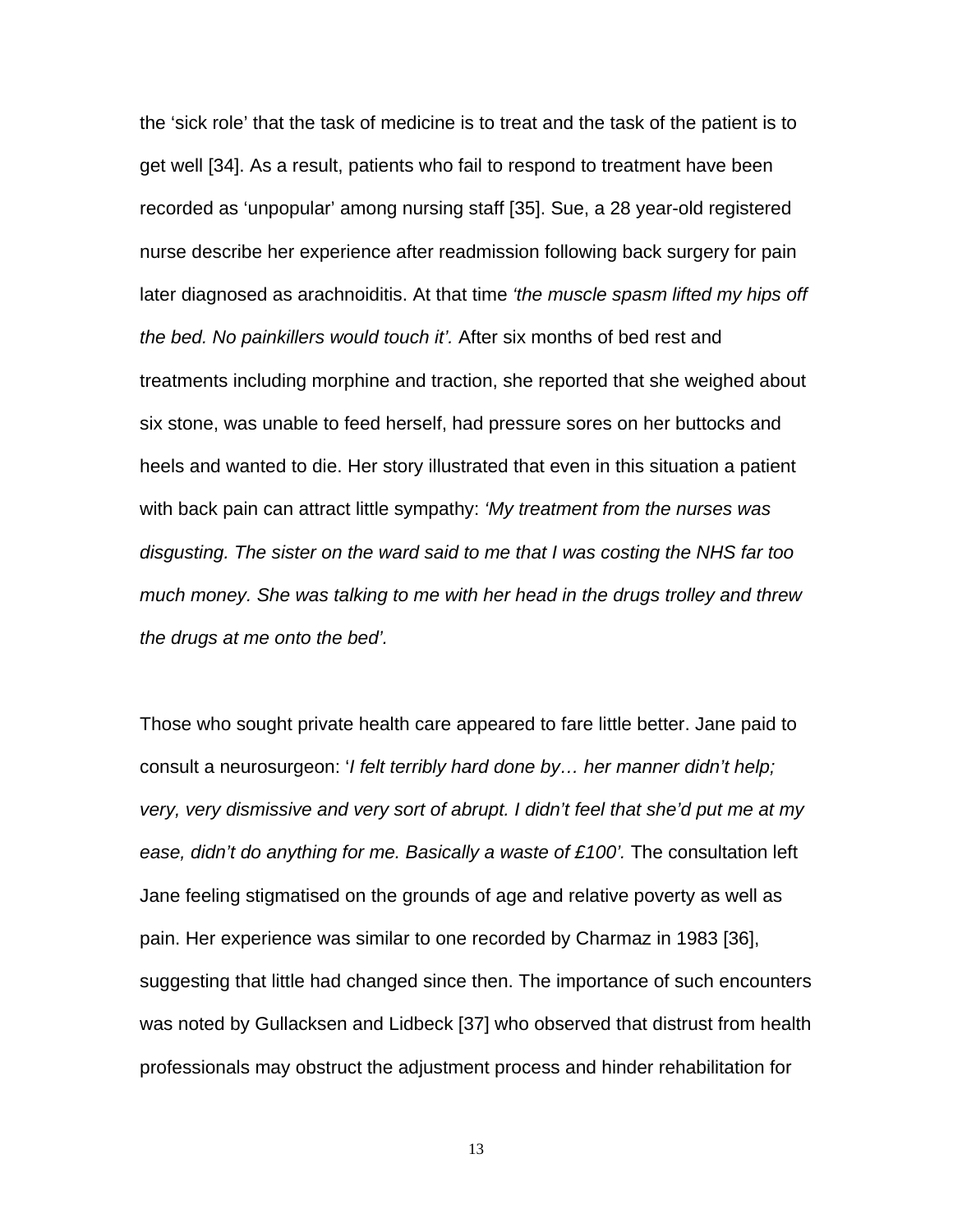patients with chronic pain. Judith fared even worse in terms of her treatment at the hands of an orthopaedic surgeon by whom she was assessed in connection with an industrial injury claim: *'he seemed determined that he was going to hurt me. … He clenched his fist and hit me on the top of my head really hard. I burst into floods of tears. He said 'oh, it hurt did it?'. He never asked where it hurt. He didn't even apologise'.* Low back problems are stigmatised in the field of sickness benefits and compensation because of the lack of objective diagnostic tests [38]. Pressure on the head was introduced to distinguish those with 'real' back pain from malingerers and ensure correct classification [39]. Judith appeared unaware that she had 'failed' the test and in so doing had acquired a moral stigma which would accompany her on her continuing pain journey. Wessley [40 p. 912] observed: *'If you have to prove you are ill you can't get well'*, a phenomenon referred to by some authors as 'social iatrogenesis' [41]. Similar findings led Harding et al [42] to assert that loss of trust in the medical profession needs to be addressed when treating chronic pain, or poor outcomes and patient dissatisfaction are likely to continue.

## *Stigma and work*

Scambler [43] recorded that having a stigmatising condition can lead to changes in circumstance that are stigmatising in their own right. With the exception of Judith, all participants were without employment and financially dependent on either their spouse or social benefits (or both). These forms of support are both stigmatised in the literature on chronic pain through the label of 'secondary gain'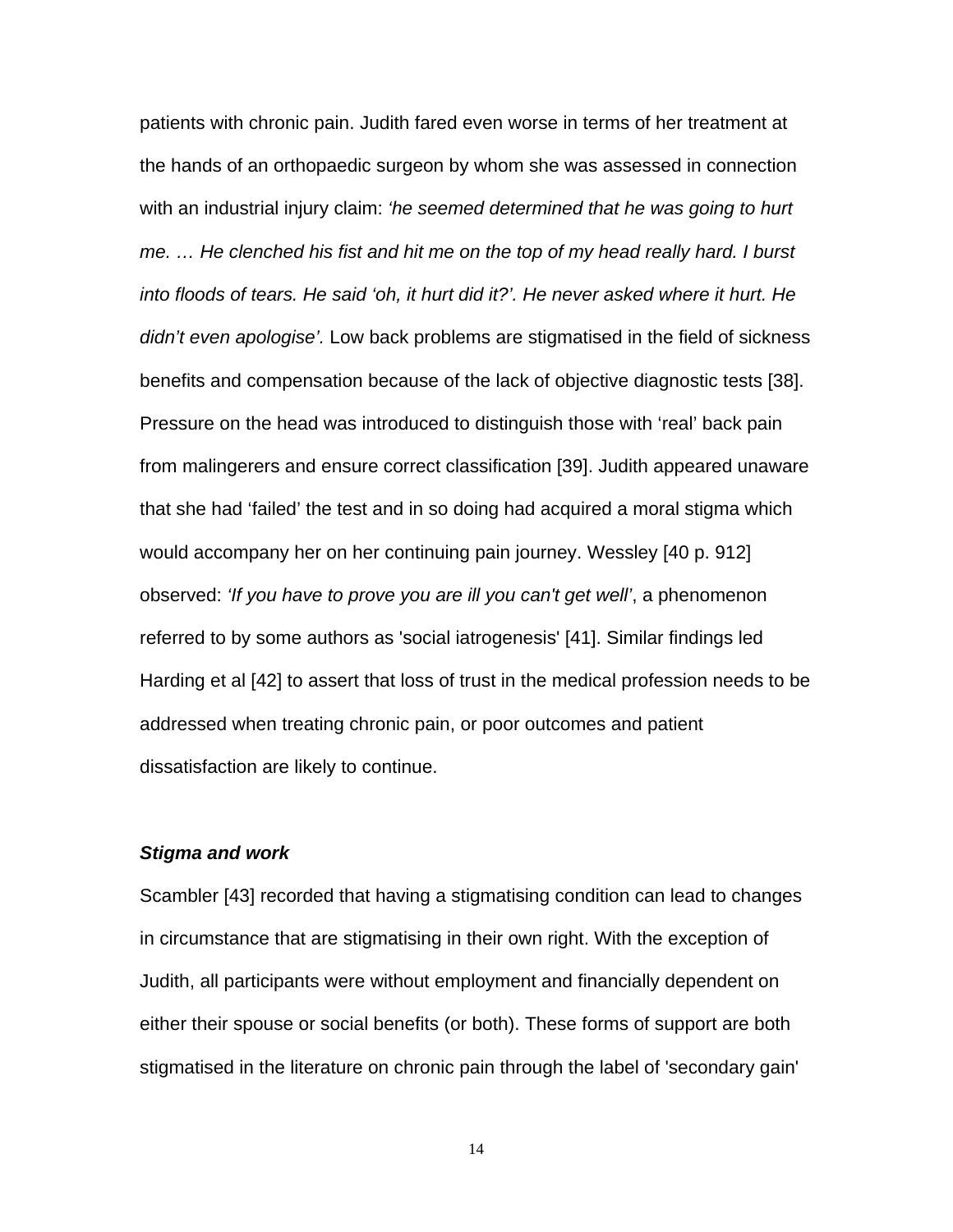[44]. But all of our participants described their struggle to retain work and told stories of unsympathetic encounters with employers. Mike recounted: '*when you are working and people can't see that you're physically disabled or that you are in pain, you might be struggling with the pain and the boss will come along and say 'I want this and this done' and he expects you to jump up and do it straight away*  and mentally you have to get yourself through this pain threshold ... and he'll *have another go at you for not being quick at responding'*. Being 'off sick' with a bad back has acquired moral stigma amid media reports that it is used as a ruse to live off social benefits. But Reg (aged 53) had lost a series of manual jobs due to his back pain and recounted his most recent experience: '*they* [his bosses] *were just biding their time. … I was never late from the time I started there until the day I was dismissed, but I was three minutes late and he just came down and said 'gotcha – out''.* Reg now accepted that he was unemployable but observed *'I would like to take medical retirement … it would be nice to actually say to people 'I'm retired' rather than 'I'm off sick''*. Many participants found themselves not only in conflict with employers, but also avoided by colleagues. Sue told how a former workmate reported hostility at work that she had made a claim for industrial injury, while another former colleague crossed the street, apparently to avoid her. These situations inevitably created mistrust and threatened to damage their concept of self [45, 3].

# *Stigmatisation by 'significant others'.*

Back pain disrupts life for families [46] and some participants attributed the break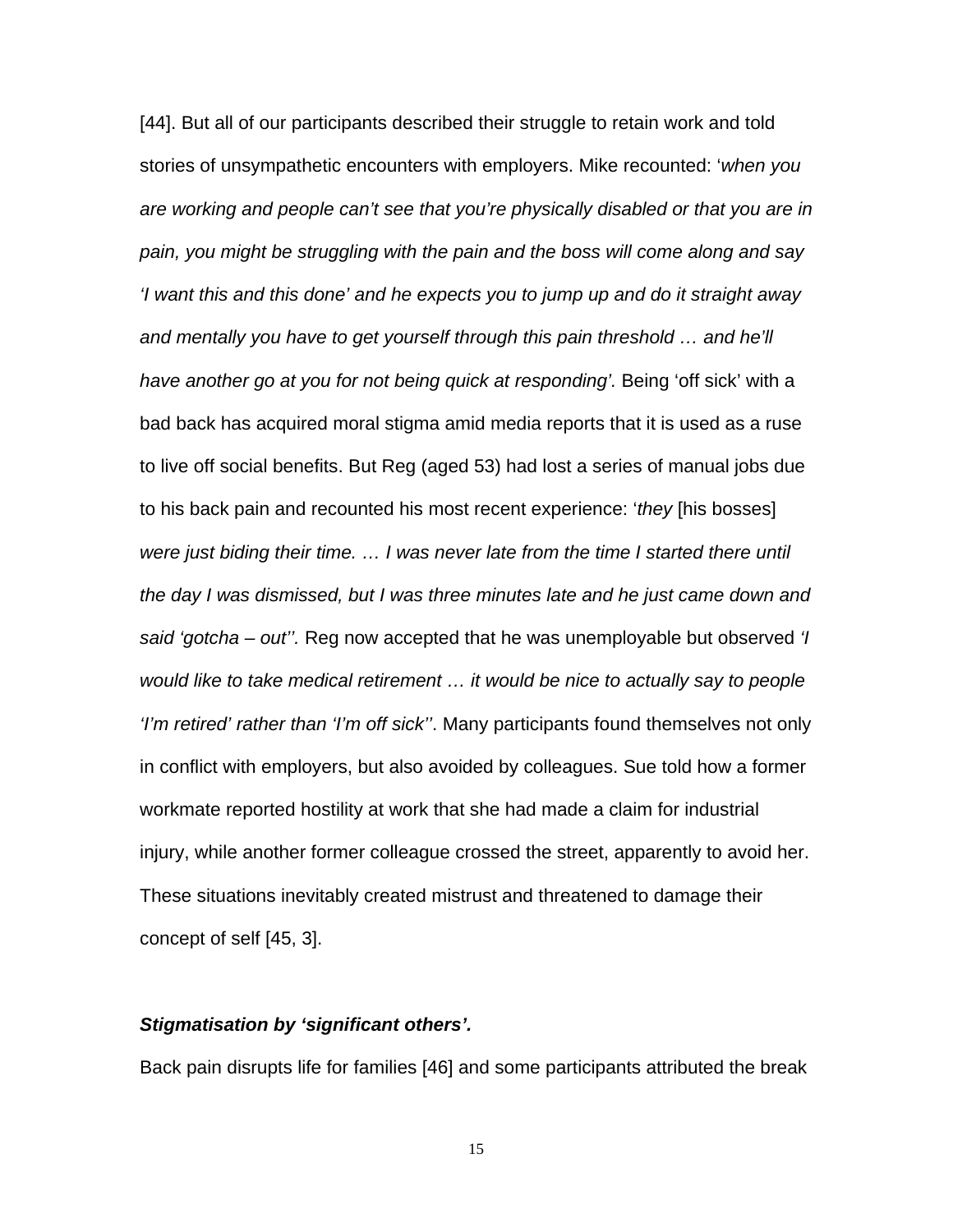up of their marriage to their back problem. Lack of a diagnostic label and the invisibility of pain also made communication with family and friends difficult, arousing suspicions that the pain was not real. David and Reg shared almost identical experiences: *'My wife even turned on me, thinking it was all put on. She came into the bedroom one morning to find me flat on the floor unable to move and she naturally assumed that I was putting it on. From that point I've just lived on my own'* (David). *'My first wife left me on the floor for 48 hours without even giving me my cigarettes, so as soon as I was fit and able I left 'cos it scared me'* (Reg). In both cases, the wives expressed disbelief that their husband's response to pain was legitimate. This may have been precipitated by the continuing burden of social limitation and isolation imposed by the pain [47, 48, 49] or by the inability to tolerate stigma by association [50], but confirms Roy's [51] observation that chronic pain extracts a heavy price on spouses. This includes social isolation, role tension, marital conflict and reduced sexual activity, leading to anger, resentment, anxiety and despondency among family members [52]. Fear of damaging relationships led some of our participants to conceal their true feelings. Jane commented *'I do sometimes think, gosh, some people must think I whinge and I try and when they say 'how are you?', I say 'fine', you now, because nobody really wants to know do they?'*. As a result, participants were often tempted to undertake activities that they knew would exacerbate the pain, though this may serve to increase suspicions that there was nothing wrong after all.

### *Stigmatisation in everyday life*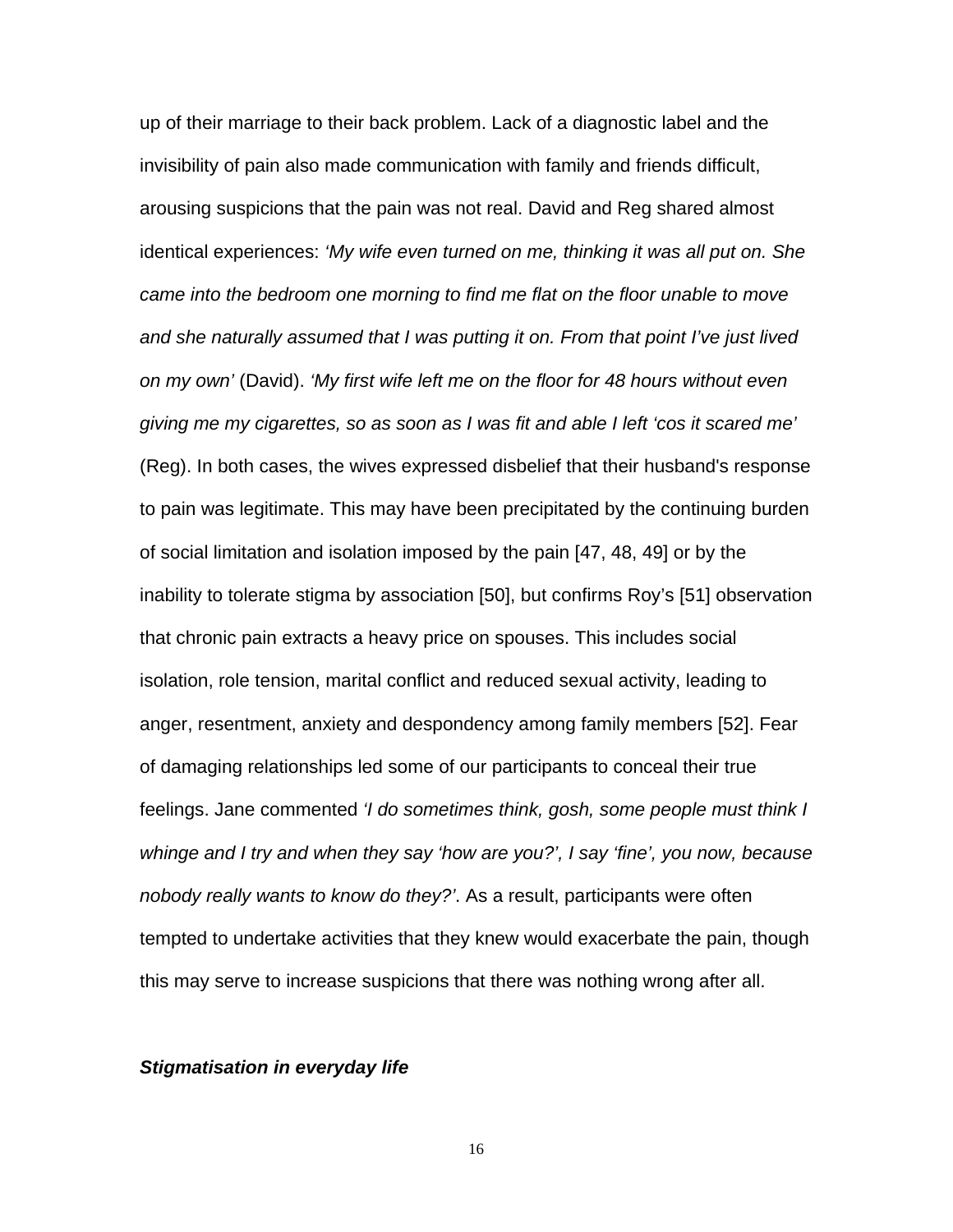Goffman showed that people may be stigmatised for how they manifest signs of illness. Geoff (aged 56) regularly attended a private physiotherapy practice where he described the receptionist as *'rather like a guard dog who keeps away the difficult people but lets the nice ones through. If I go into that reception on two sticks she will say 'I don't think the physiotherapist has got time to see you next week'. If I walk in without the sticks she says 'oh yes, when would you like an appointment?'. Appearances count for so much in our society that if you adapt your own behaviour the attitude of a whole range of society towards you changes'.* Dewar et al [53] noted that those with chronic pain felt stigmatised because of the invisibility of their pain. Some of our participants' stories suggested that this might be exacerbated by media representations of 'benefit frauds' that are seen to threaten social order [43]. Peter (aged 38) had problems after he acquired a specially adapted car at a discount price: *'Next door started because I've got a motability car. I've had letters put through my door cut from papers: 'social security swindlers, tax dodgers', you name it I've had it all put through my door. I have a disabled bay out there for my use because I could not walk- it was too bad, and it was rejected because people objected to it, don't ask me why... because they see me walking around as far as they're concerned I'm not disabled, but have they gone through what I've gone through? I wouldn't like to put anybody through it, no way'*. Sue used a disabled badge to signify her right to park in a non-parking zone. *'I went into* [town] *about 3 months ago, I was picking up my benefit. I was parking along the street – two young 17and 18 yearolds were making lewd remarks and when I put my orange disability badge on*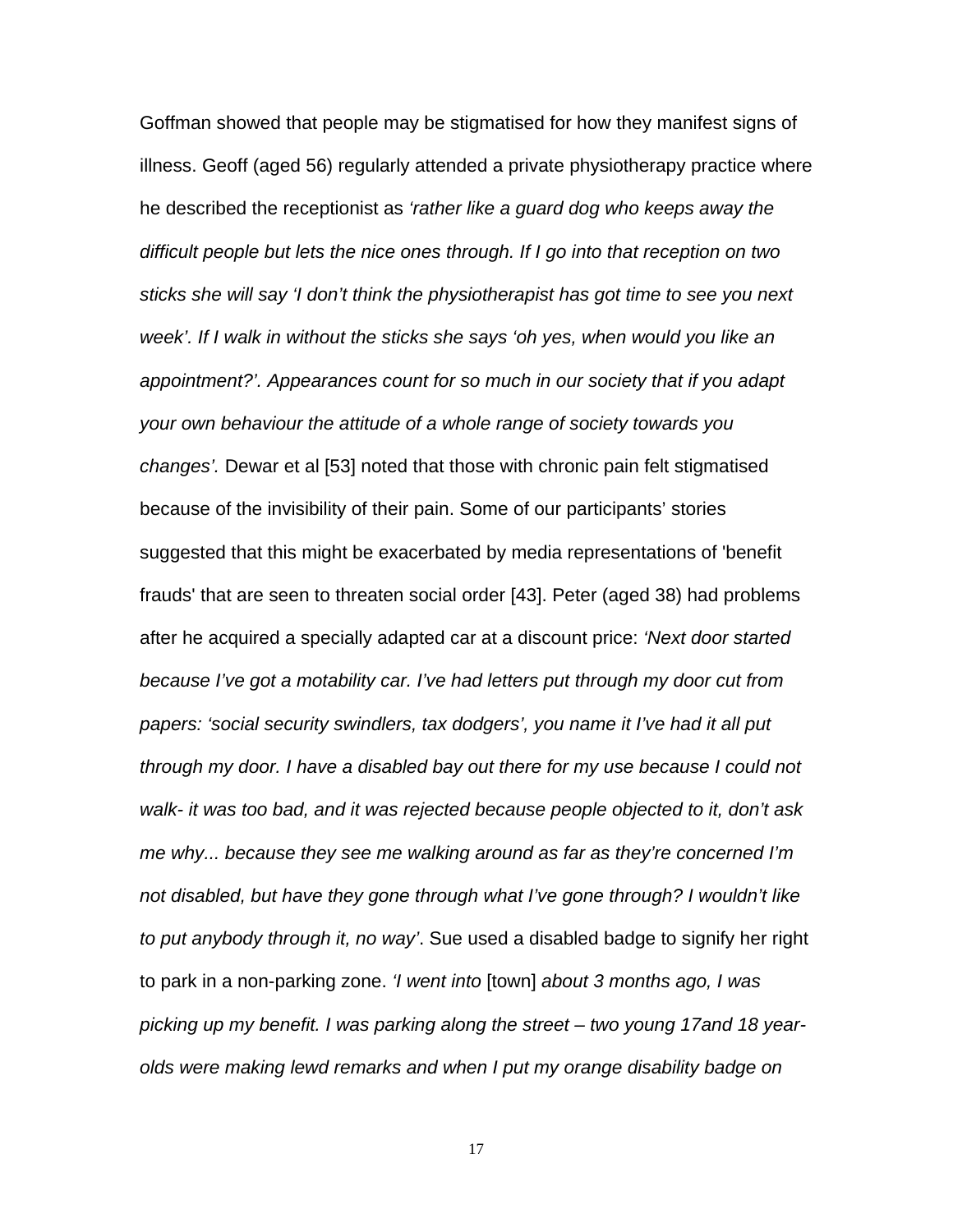*the screen, they spat on my windscreen. I went straight home. I felt like nothing and that is what people view you as'.* Reg's observable pain behaviours attracted police attention on a number of occasions: '*I think in the last 12 months I've been stopped 6 times* [because] *I get out of the car at these garages* [to fill up with petrol] *and I sort of walk the side of the car with my hands to stand up straight and they think I'm drunk, which is quite funny because I don't drink at all, not even at Christmas'.* Accounts such as these highlight the extent of stigmatisation caused by manifest signs of disability caused by an 'invisible' condition such as back pain. They also highlight dilemmas confronted by participants in their everyday lives.

Jane contrasted public reactions to visible injury with those to invisible back pain: *'When I had a broken arm, it was wonderful, they all rushed towards me to help me in the supermarket and I didn't feel a bit guilty because it was in a plaster and in a sling and it was OK and I didn't mind. But now you do, to all intents and purposes, look perfectly alright and you do feel a bit of a fool and some of the other people just look at you and you just feel guilty about it all. Do they think I'm a fraud perhaps? I don't know, if something showed it might be easier but it is depressing ... you're afraid of what people think'.* Jane switched from 'I' when talking about herself with a broken arm to 'you' when talking about herself with a bad back as if trying to distance herself. Hilbert [50] and Joachim and Acorn [54] have highlighted difficulties of managing 'invisible' pain in social settings, particularly the need to balance disclosure and concealment. Steve (aged 44)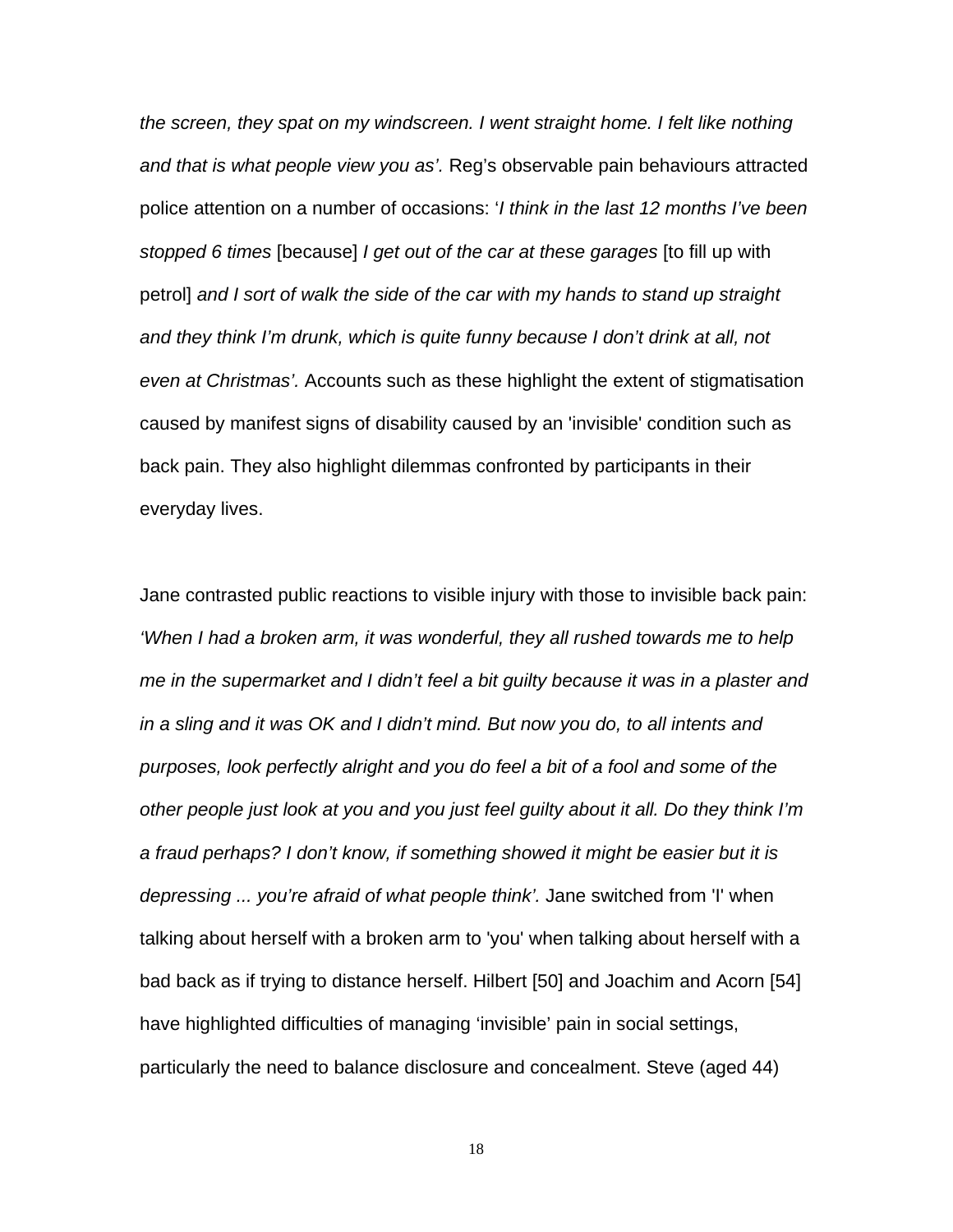illustrated some important dilemmas: *'I've got the pain and nobody can point to anything and that's why people can say 'is it up in his head? He can't be in so much pain'. You see someone with their arm in plaster then you can see there's something wrong with them, but when someone asks me to do something and they can't see it, I do get quite a lot of stick from friends. Sometimes I use a walking stick and sometimes I don't and if I don't have the stick nobody can see the problems and they don't think there's a problem so they'll ask you to do somethink* [sic] *and if you turn round and say no, they say 'what's wrong with him?', so I tend to do it. Examples is a woman broke down in her car, I'll push start it; or see a lady struggling with a pushchair on a bus, I'll take it off'.* Jacoby et al. [55] suggested that stigma might be regarded as a self-fulfilling prophecy because people respond to what they assume to be the negative attitudes of others.

Stigmatisation, or fear of stigmatisation, emerged as an important reason for the 'loss of self', described by Charmaz [36] as leading to social isolation. The stigma of 'invisible' and discredited illness leads to feelings of shame [56] and emerged in our study as an important cause of suffering among those with chronic back pain. Younger [57] pointed out that those suffering from chronic pain are consistently alienated from communities that might provide support, disconnected by their inability to communicate their suffering or to accept help and by the desire of others to see suffering alleviated but not to get too involved. Carol, aged 38 and a (former) nurse, summed up these dilemmas in her everyday life: *'I feel I*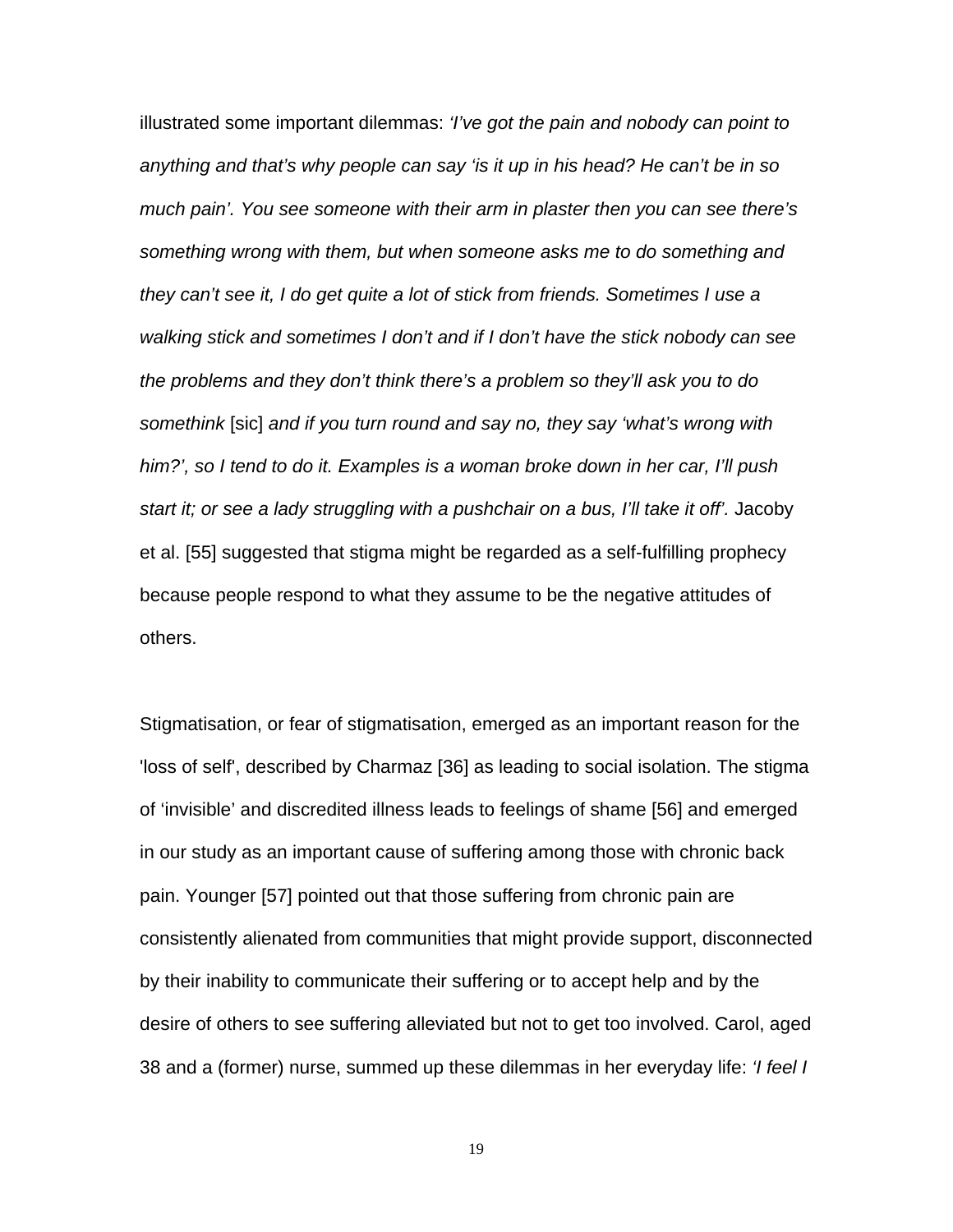*should be able to do things but I can't. People must think you use it as an excuse. My friends know me for who I am. Society in general will think I am making excuses. Because I'm not in a wheelchair I haven't got anything that they can actually see. I think they feel that you are pulling the wool over their eyes. They don't know what it's really like. They don't know what it's like to be trapped*  in your own home for weeks on end and not be able to go anywhere. I only half *accept it. My mind is telling me 'you should be doing this and that', but my body is telling me the exact opposite. I almost think it makes you become two people'.* 

### **Discussion**

'Stigma' was documented by Goffman in the 1960s and has since been widely applied to groups suffering from a variety of physical and mental conditions including chronic illness [58]. Although chronic back pain is not itself visible, its behavioural manifestations, including help-seeking, can be perceived in everyday life through interaction with others. But as previous authors have noted, it is the very invisibility of pain that brings about most of the problems of being 'discredited' [59]. The stigmatisation of those with chronic pain is evident in  $20<sup>th</sup>$ Century literature which sought to identify the 'pain-prone personality' [60] and attribute pain complaints to secondary gain [61]. As a result, those with 'chronic pain syndrome' are subject to disbelief by the lay public as well as professionals who label these patients as psychologically damaged or deviant. Resistance of these stigma appeared to lead some of our participants to engage in activities, such as helping others, likely to exacerbate their pain.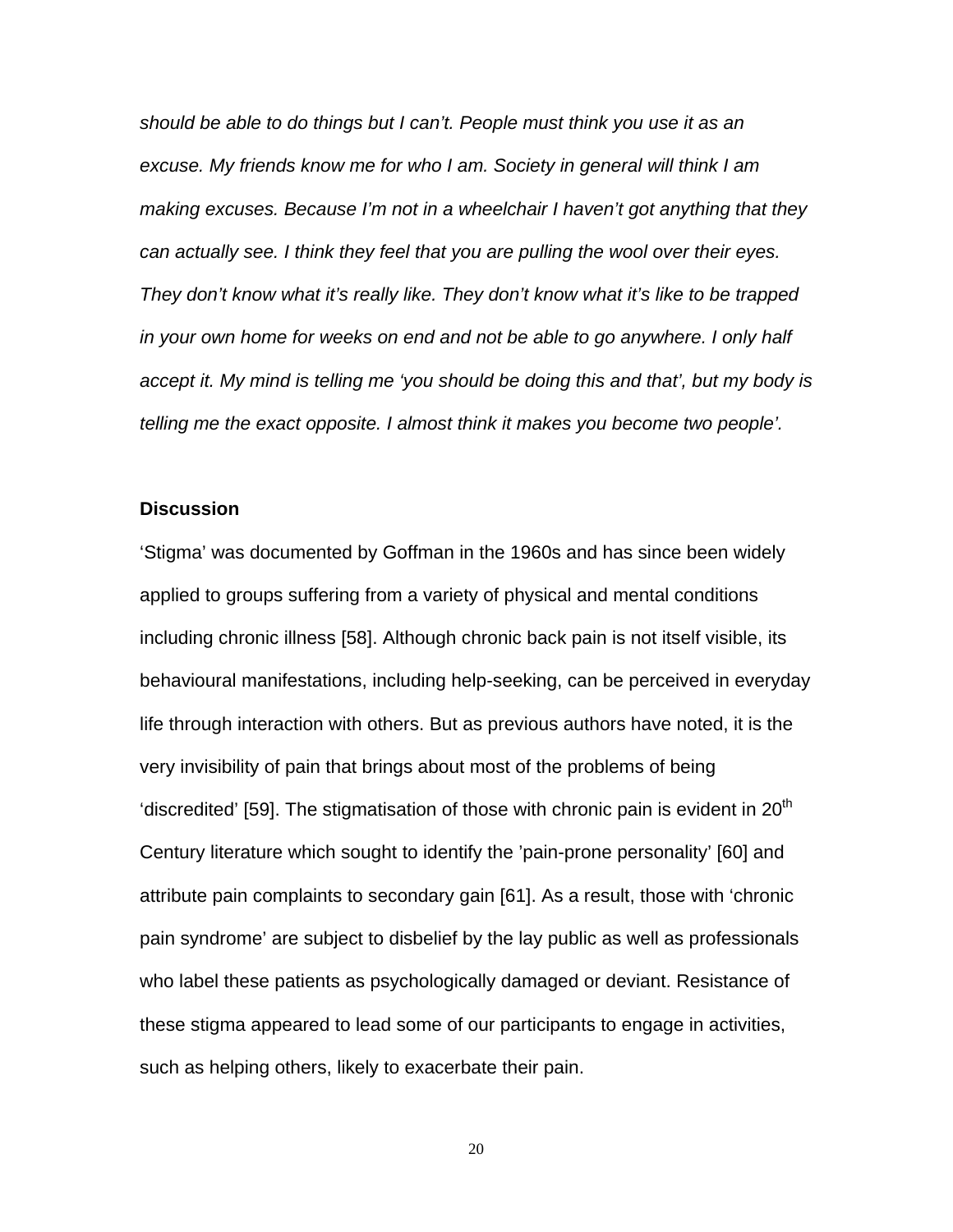These participants were at the point of entry into a service that is often regarded by those with chronic pain as their 'last resort'. However, as Eccleston et al [28] documented, the beliefs of patients and health professionals may be diametrically opposed – patients seeking biomechanical explanations and medical treatments, and professionals offering psychological explanations and interventions. Patients attending pain clinics are often confronted by mixed messages. The sign over one such clinic reads 'Pain Relief Clinic', indicative of an environment that encourages the sick role [59, 12]. The chronic pain treatment model has only recently changed to one of self-management, rather than cure [62, 63]. No wonder patients may feel confused and dismayed by their interactions with health care professionals [28]. Reg's story of humiliation in hospital illustrated how patients may be caught, unknowingly, in this paradigm shift. Other accounts illustrated how, prior to treatment in the pain clinic, there may exist a tension between the desire for diagnosis and acknowledgment of their 'condition', and the aspiration to discard the sick role and regain a former sense of identity. These hopes are unlikely to be fully realised, though lack of acceptance and continued complaints of pain stigmatise this patient group as non-compliant or negativistic [64].

Kleinman [18] recorded that the victim of chronic pain may be shunned and degraded, but also noted (p 160) that the individual can either accept or reject the stigmatised identity. Scambler argued that 'collective negative representations of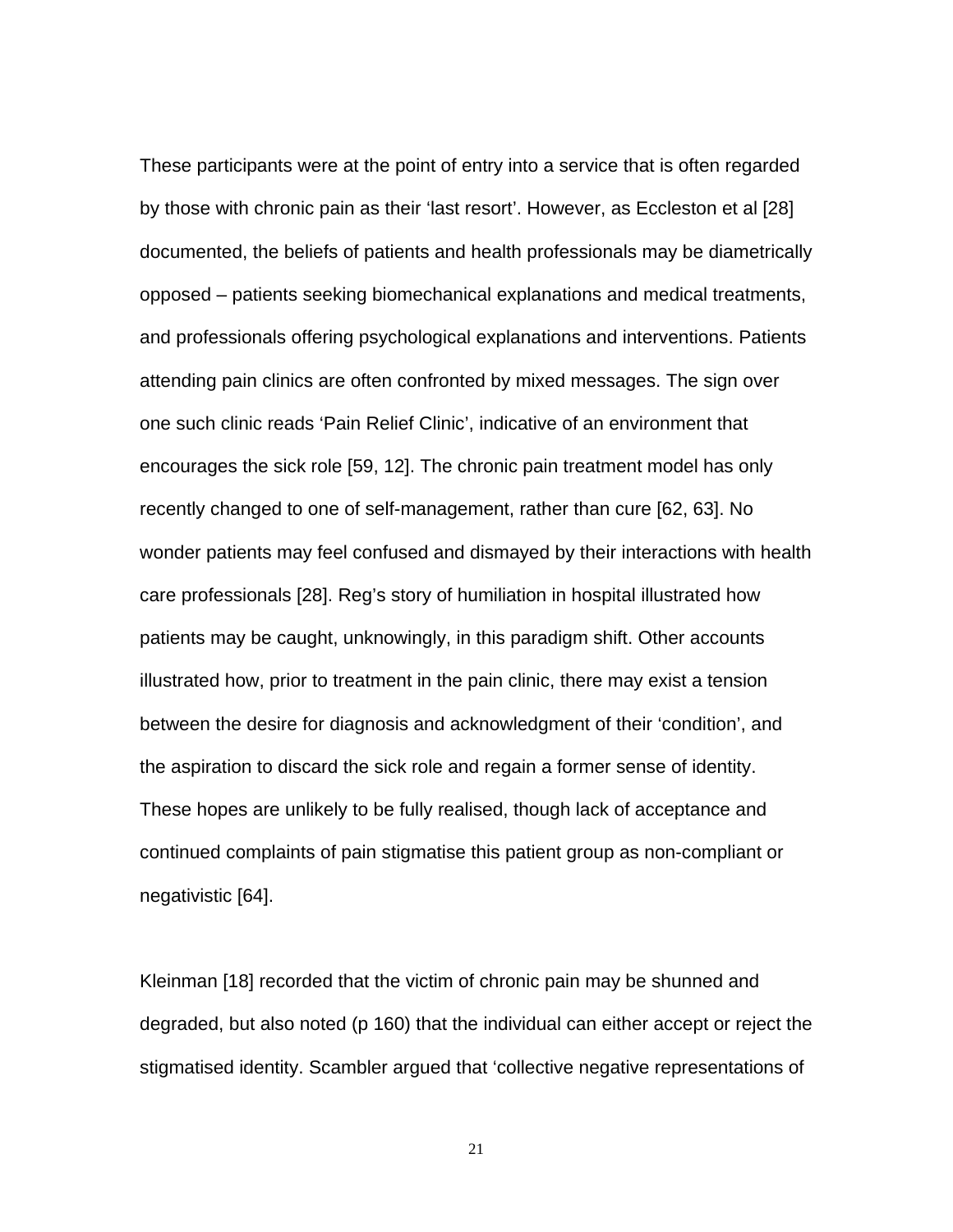deviance' [43] conspire to damage self-esteem. Yet it is clear that not everyone with a particular condition feels stigmatised [65], and Crocker and Quinn [66] have challenged the notion that stigmatisation is necessarily associated with lowering of self-esteem. We certainly observed variations in the ways in which participants construed the meaning of events and it is noteworthy that the only person who appeared to reject feelings of self-blame or shame was the youngest and most disabled participant (Sue) whose accounts contained the worst examples of stigmatising experiences. The main differences between Sue and the others appeared to be her relative affluence and family support, combined with a recognised medical diagnosis which afforded a degree of credibility not available to the others. Nevertheless, our findings have clearly illustrated some of the social difficulties that pervade the lives of many people who have chronic back pain. Similar issues led Jacoby et al. [55] to propose that stigma is potentially a major, though not easily quantifiable, burden for those with chronic illness. The effects of stigma were experienced at a material as well as a psychological level, both of which are capable of leading to feelings of inadequacy and shame [58]. The findings of our study appear to support the claim of Roy [30] that there is a 'prima facie' case for accepting that depression of chronic pain patients is congruent with their life experiences and feelings of being seen as discredited. It is perhaps surprising, therefore, to find that stigma does not appear in the indices of any important analytic texts on pain [67, 68].

Given these findings, it would seem important that the management of personal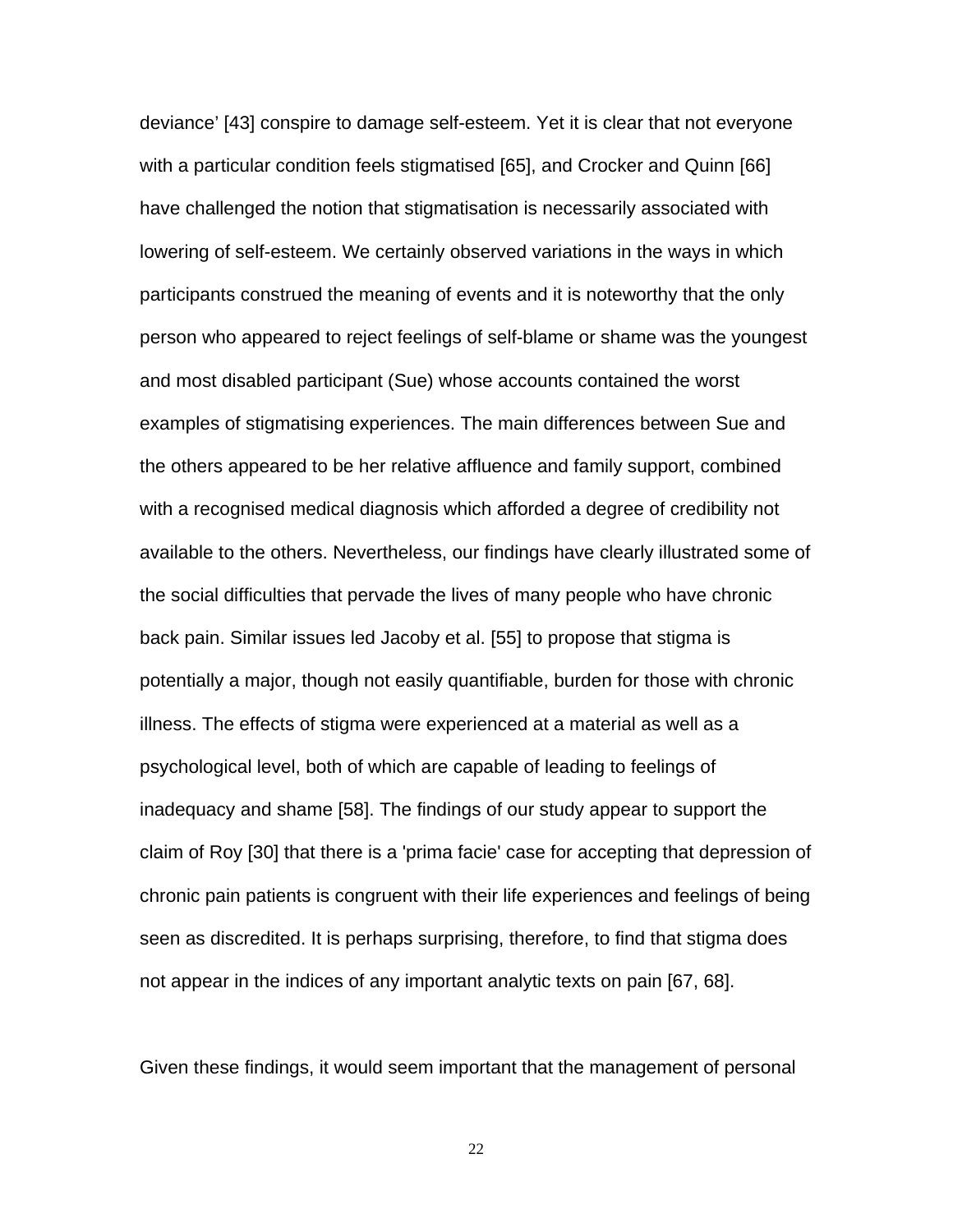identity in the context of social interactins are addressed in pain management programmes. In reviewing the key characteristics of pain management programmes, it would appear that their content is very variable [69], though Ospina and Horstall [70] identified that the aims and key components tend to focus predominantly on functional restoration. Although the emphasis of pain management has continued to shift towards self-management, the most important outcome measures remain 'return to work' [71] along with improvements in function and pain reduction. The findings of our study highlight the importance of addressing how to deal in a practical way with the social situations individuals with back pain encounter during their daily lives [18]. This is similar to the findings of a qualitative study of those undertaking a multiprofessional rehabilitation programme for fibromyalgia [72] which identified as its core category the transition from shame to respect. Important aspects of intervention included finding ways of explaining their pain to others and learning how to say 'no' when faced with demands from others that would involve going beyond their limits. Our findings support the view that listening and believing are important motivational aspects of the therapeutic process [73] and that dealing with stigma should be included as part of cognitive behavioural pain management programmes.

In reviewing the credibility (validity) of our findings, it is necessary to consider the trustworthiness of data obtained through unstructured narrative interviews. Werner et al. [13] suggested that narratives of chronic pain contain a 'moral plot'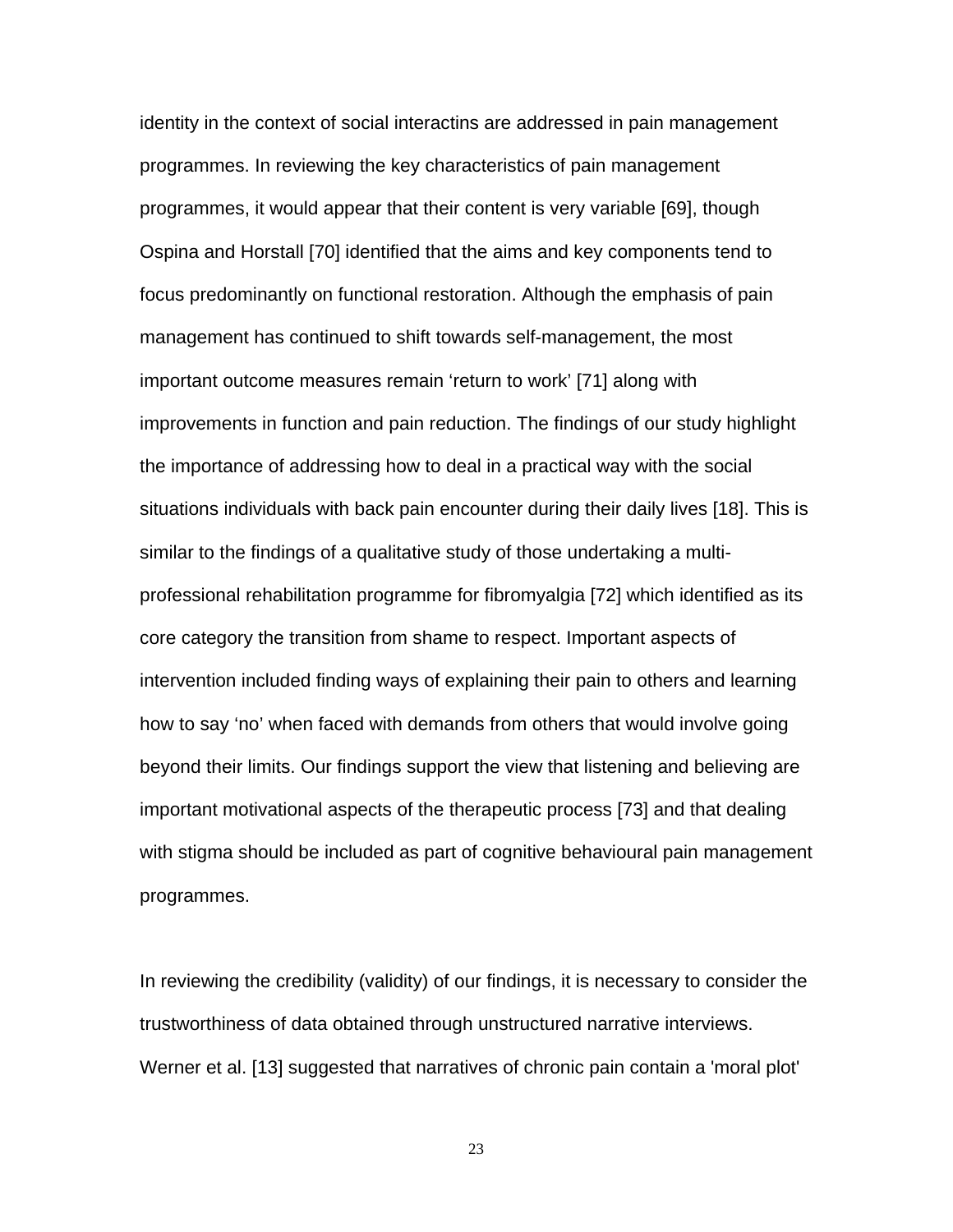in which, because of past scepticism and distrust, participants attempt to convince the audience of the legitimacy of their illness story. Likewise, Ong et al. [11] noted that the stories of their interviewees with low back pain were oriented towards a construction of the self as credible in a moral sense. It is difficult to know if the accounts we have reproduced reflect 'real' events, or if they are created or 'performed' in response to a need for self-justification [32]. The strong commonalities of experience within our data, combined with extant research findings, have led us to the interpretation that those seeking help for chronic benign back pain have had to deal with a variety of stigmatising attitudes and situations, often over many years, that are likely to challenge their sense of identity and self-worth and stimulate the need for self-justification.

In conclusion, our findings suggest that stigmatisation, whether real or feared, is an important reason why people with chronic back pain find it difficult to adapt to their situation. Stigmatisation is reinforced by media portrayals as well as public and professional beliefs, attitudes and behaviours, and may account in some measure for the lowering of self-worth and feelings of shame with or without depression, often observed in people who have chronic back pain. Avoidance of stigmatisation may lead to either to concealment and social isolation, or to risk behaviours that exacerbate pain. A number of researchers have identified the need for further studies to understand the interrelationship of psychosocial factors in chronic pain and to integrate them into a conceptual framework [71, 74]. Based on our findings, we suggest that pain theories could be strengthened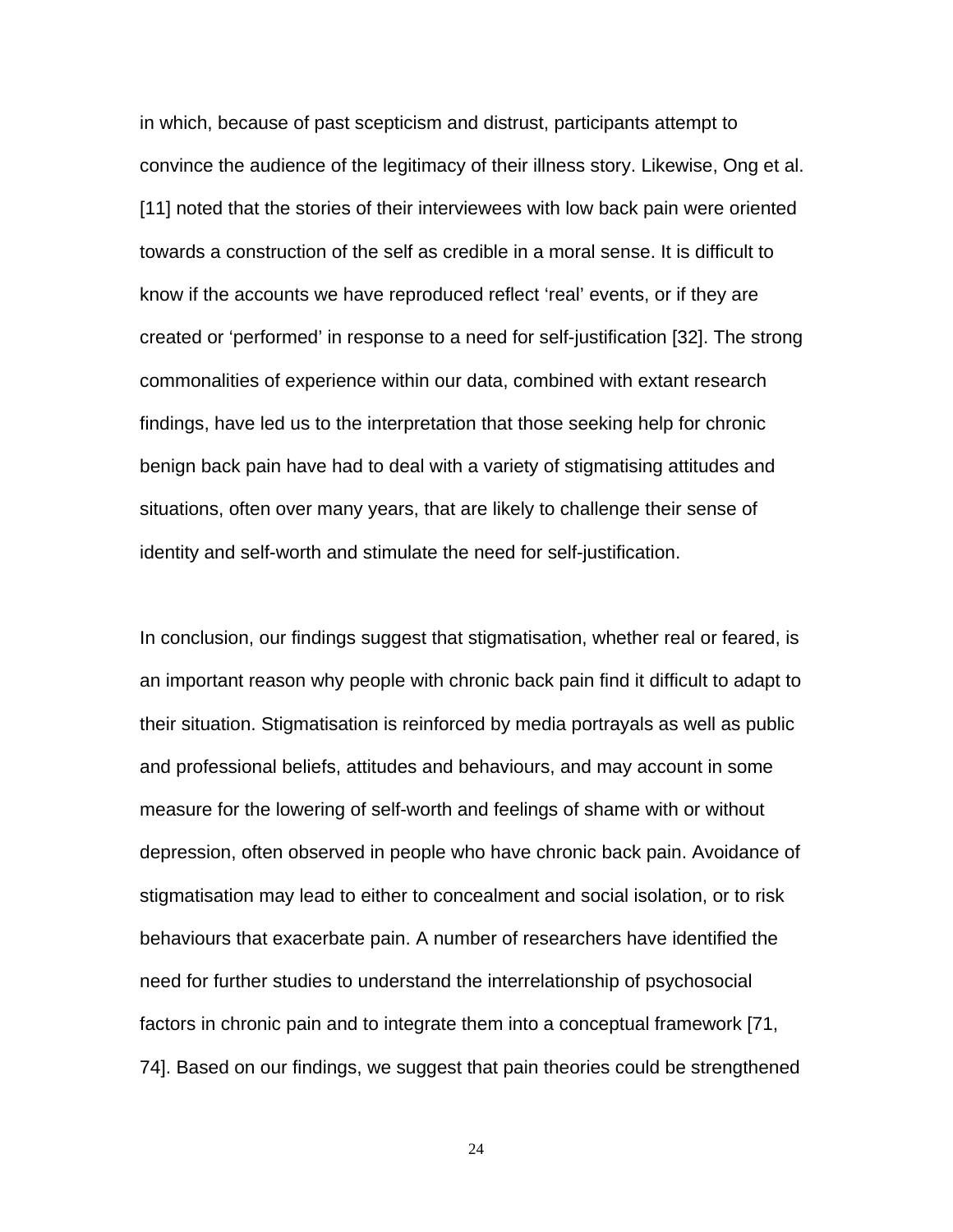by including social perceptions, such as stigmatisation, as mediators of depression in chronic back pain. We also propose that pain management programmes need to confront the realities and practicalities of dealing with potentially stigmatising interactions in everyday life.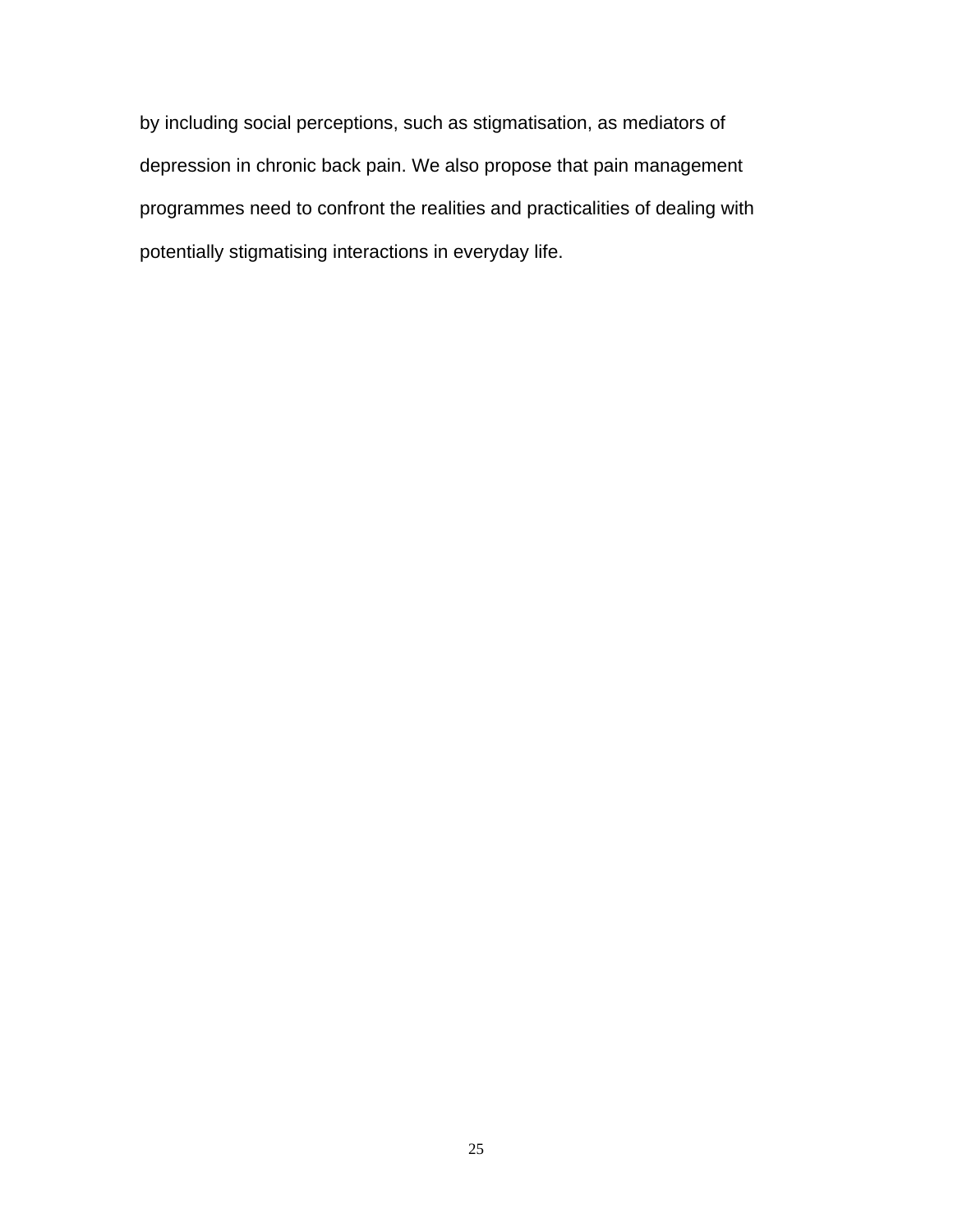## **References**

- 1. Truchon M. Determinants of chronic disability related to low back pain: Towards an integrative biopsychosocial model. Disability and Rehabilitation 2001;23(17):758-767.
- 2. Frischenschlager O, Pucher I. Psychological management of pain. Disability and Rehabilitation 2002;24(8):416-422.
- 3. Walker JM, Sofaer B, Holloway IM. The experience of chronic back pain: accounts of loss in those seeking help from pain clinics. European Journal of Pain 2006;10(3):199-207.
- 4. Ericsson M, Poston WSC, Linder J, Taylor JE, Haddock CK, Forey JP. Depression predicts disability in long-term chronic pain patients. Disability and Rehabilitation 2002;24(6):334-340.
- 5. Bowman JM. The meaning of chronic low back pain. AAOHN 1991;39(8):381- 4.
- 6. Bowman JM. Reactions to chronic low back pain. Issues in Mental Health Nursing 1994;15:445-53.
- 7. Osborne M, Smith JA. The personal experience of chronic benign lower back pain: an interpretative phenomenological analysis. British Journal of Health Psycholology 1998;3:65-83.
- 8. Seers K, Friedli K. The patients' experiences of their chronic non-malignant pain. Journal of Advanced Nursing 1996;24:1160-1168.
- 9. Bendelow GA, Williams S. The end of the road? Lay views on a pain-relief clinic. Social Science and Medicine 1996;43:1127-1136.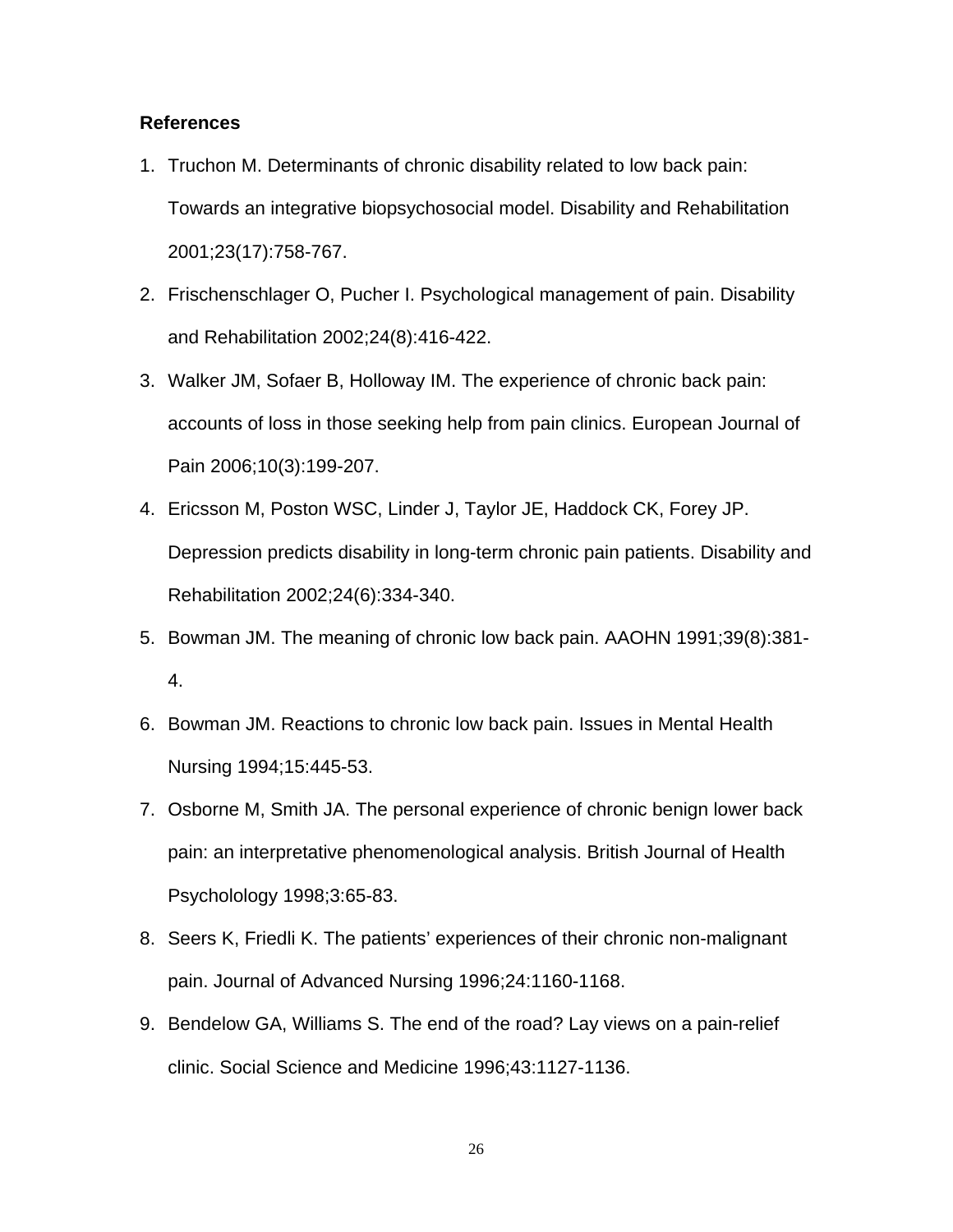- 10. Lillrank A. Back pain and the resolution of diagnostic uncertainty in illness narratives. Social Science and Medicine 2003;57:1045-54.
- 11. Ong BN, Hooper H, Dunn K, Croft P. Establishing self and meaning in low back pain narratives. Sociology Review 2004;52:532-49.
- 12. Werner A, Steihaug S, Malterud K. Encountering the continuing challenges for women with chronic pain: Recovery through recognition. Qualitative Health Research 2003;13(4):491-509.
- 13. Werner A, Isaksen LW, Malterud K. I'm not the kind of woman who complains of everything: Illness stories on self and shame in women with chronic pain. Social Science and Medicine 2004;59:1035-45.
- 14. Walker J, Holloway I, Sofaer B. In the system: the lived experience of chronic back pain from the perspective of those seeking help from pain clinics. Pain 1999;80:621-628.
- 15. Smith JA. Beyond the divide between cognition and discourse: using interpretative phenomenological analysis in health psychology. Psychology and Health 1996;11:261-271.
- 16. Smith JA. Reflecting on the development of interpretative phenomenological analysis and its contribution to qualitative research in psychology. Qualitative Research in Psychology 2004;1(1):39-54.
- 17. Smith JA, Osborn M. Interpretative phenomenological analysis. In Smith JA, editor. Qualitative Psychology: A Practical Handbook. London: Sage, 2003, pp. 51-80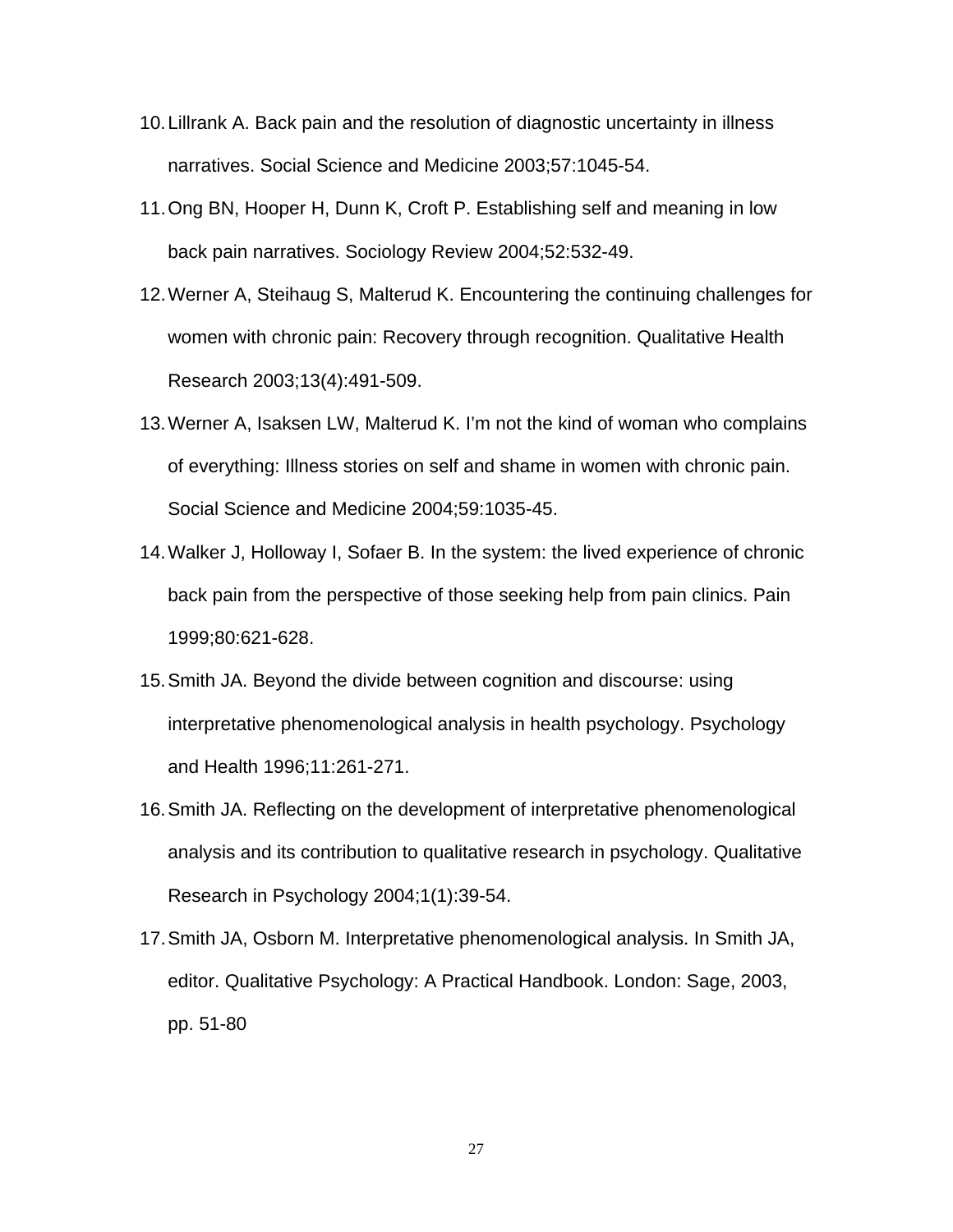- 18. Kleinman A. The illness narratives: suffering, healing and the human condition. New York: Basic Books, 1988.
- 19. Kvale S. Interview: an introduction to qualitative research interviewing. Newbury Park: Sage, 1996.
- 20. Lincoln YS, Guba E. Naturalistic Enquiry. Beverly Hills, CA: Sage, 1985.
- 21. Morse J. Designing funded qualitative research. In Denzin NK, Lincoln YS, editors. Handbook of Qualitative Research. Thousand Oaks, CA: Sage, 2004, pp. 220-235.
- 22. Goffman E. Stigma. Notes on the management of Spoilt Identity. Englewood Cliffs, NJ: Prentice Hall, 1963.
- 23. Deyo RA. Low back pain. New England Journal of Medicine 2001;344:363.
- 24. Baszanger I. Deciphering chronic pain. In Strauss A, Corbin J, editors. Grounded Theory in Practice. Newbury Park: Sage, 1997, pp. 1-33.
- 25. Taylor MC. Stigma: theoretical concept and actual experience. British Journal of Occupational Therapy 1991;54:406-10.
- 26. Diamond EL, Grauer K. The physician's reactions to patients with chronic pain. American Family Physician 1986;34:117-122.
- 27. May CR, Rose MJ, Johnstone FCW. Dealing with doubt: How patients account for non-specific chronic low back pain. Short report. Journal of Psychosomatic Research 2000;49:223-225.
- 28. Ecclestone C, De Williams AC, Stainton Rogers W. Patients and professionals understanding of the causes of chronic pain: blame,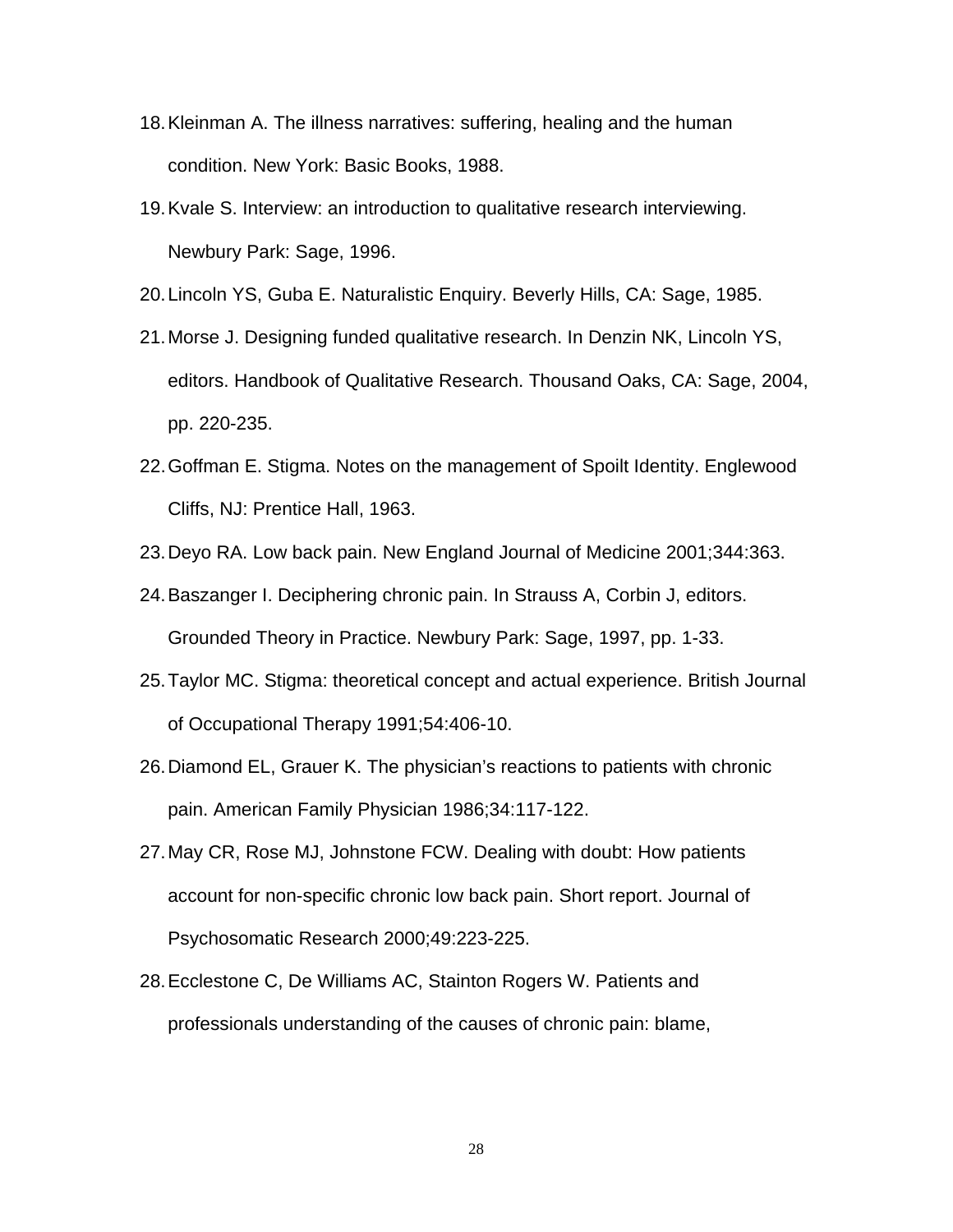responsibility and identity protection. Social Science and Medicine 1997;5:699-709.

- 29. Jackson JE. "After a while no one believes you": real and unreal pain. In Good M-JD, Brodwin PE, Good BJ, Kleinman A, editors. Pain as human experience: an anthropological perspective. Berkeley: University of California Press, 1992, pp. 138-168.
- 30. Roy R. Social relations and chronic pain. New York: Kluwer/Plenum, 2001.
- 31. Cassell EJ. The nature of suffering and the goals of medicine, 2nd edition. Oxford: Oxford University Press, 2004.
- 32. Werner A, Malterud K. It is hard work behaving as a credible patient: encounters between women with chronic pain and their doctors. Social Science and Medicine 2003;57:1409-1419.
- 33. Fordyce WE. Back pain in the workplace: management of disability in nonspecific conditions. Seattle: IASP Press, 1995.
- 34. Parsons T. The social system. Glencoe, IL: Free Press, 1951.
- 35. Stockwell F. The unpopular patient. London: Croom Helm, 1984.
- 36. Charmaz K. Experiencing chronic illness. In Albrecht GL, Fitzpatrick R, Scrimshaw SC, editors. Handbook of Social Studies in Health and Medicine. London: Sage, 2000, pp. 277-92.
- 37. Gullackson AC, Lidbeck J. The life adjustment process in chronic pain: psychosocial assessment and clinical implications. Pain Research and Management 2004;9:145-53.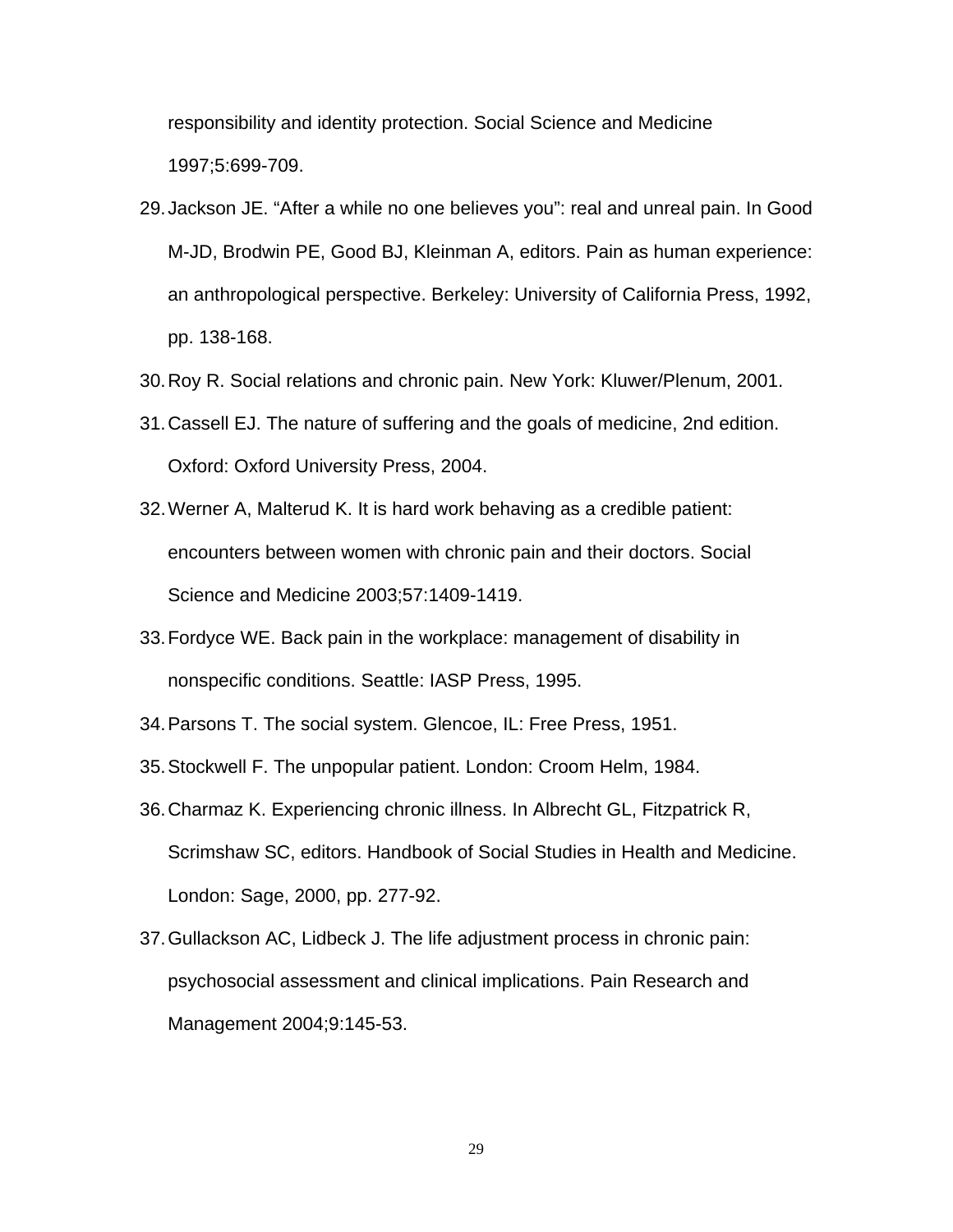- 38. Alexanderson K, Norland A. Chapter 1: Aim, background, key concepts, regulations, and current statistics. Scandinavian Journal of Public Health 2004;32(Suppl 63):12-30.
- 39. Dunbar D. Defining non-diseases to avoid medicalisation is throwing the baby out with the bath water. British Medical Journal 2002;324:912.
- 40. Wessley S. What do you think is a non-disease? British Medical Journal 2002;324:912.
- 41. Quintner JL. The Australian RSI debate: stereotyping and medicine. Disability and Rehabilitation 1995;17:256-62.
- 42. Harding G, Parsons S, Rahman A, Underwood M. It struck me that they didn't understand pain: The specialist pain clinic experience of patients with chronic musculoskeletal pain. Arthritis and Rheumatism (Arthritis Care & Research) 2005;53(5):691-696.
- 43. Scambler G. Perceiving and coping with stigmatising illness. In Fitzpatrick R, Hinton J, Newman S, Scambler G, Thompson J, editors. The experience of illness. London: Tavistock, 1988, pp. 203-226.
- 44. Dersh J, Polatin PB, Leeman G, Gatchel RJ. The management of secondary gain and loss in medicolegal settings: strengths and weaknesses. Journal of Occupational Rehabilitation 2004;14: 267-79.
- 45. Kelly M, Field D. Medical sociology, chronic illness and the body. Sociology of Health and Illness 1996;18:241-57.
- 46. Bral E, Shaughnessy MF, Eisenman R. Intimacy in people with chronic pain. International Journal of Psychosocial Rehabilitation 2002;6:51-60.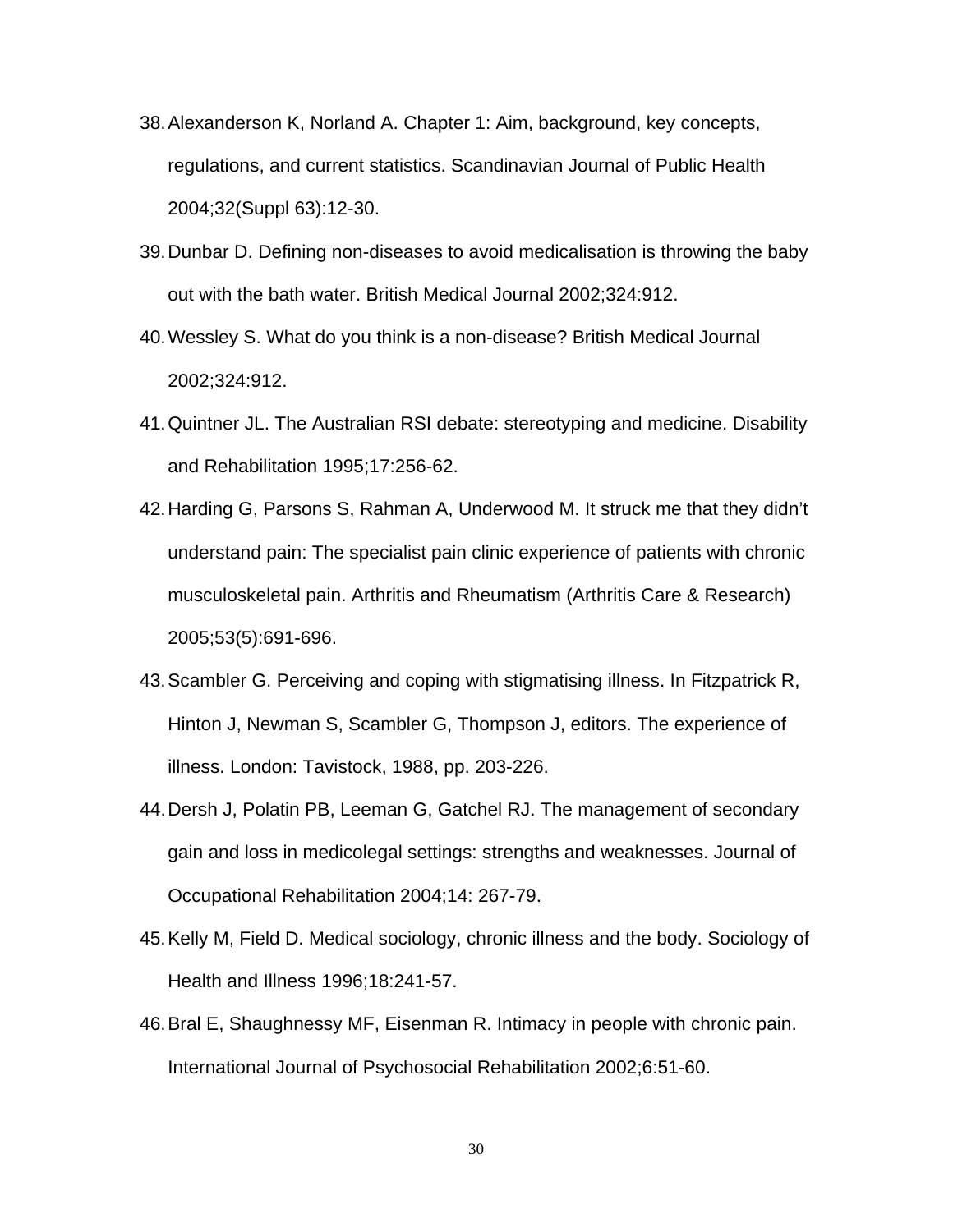- 47. Miller J, Timson D. Exploring the experiences of partners who live with a chronic low back pain sufferer. Health and Social Care in the Community, 2004;12(1):34-42.
- 48. Smith AA, Friedman M. Perceived family dynamics of person with chronic pain. Journal of Advanced Nursing 1999;30(3):543-551.
- 49. Strunin L, Boden LI. Family consequences of chronic back pain. Social Science and Medicine 2004;58:1385-1393.
- 50. Hilbert RA. (1984) The cultural dimensions of chronic pain: flawed reality construction and the problem of meaning. Social Problems1984;31:365-78.
- 51. Roy R. The social context of the chronic pain sufferer. Toronto: University of Toronto Press, 1992.
- 52. Snelling J. The effect of chronic pain on the family unit. Journal of Advanced Nursing 1994;9:543-51.
- 53. Dewar A, White M, Santiago T, Posade MD, Wilson D. Using nominal group technique to assess chronic pain, patients perceived challenges and needs in a community health region. Health Expectations 2003;6:44-56.
- 54. Joachim G, Acorn S. Stigma of visible and invisible chronic conditions. Journal of Advanced Nursing 2000;32:243-48.
- 55. Jacoby A, Snape D, Baker GA. Epilepsy and social identity: the stigma of a chronic neurological disorder. Lancet Neurology 2005;4:171-78.
- 56. Pierret J. The illness experience: state of knowledge and perspectives for research. Sociology of Health and Illness 2003;25:4-22.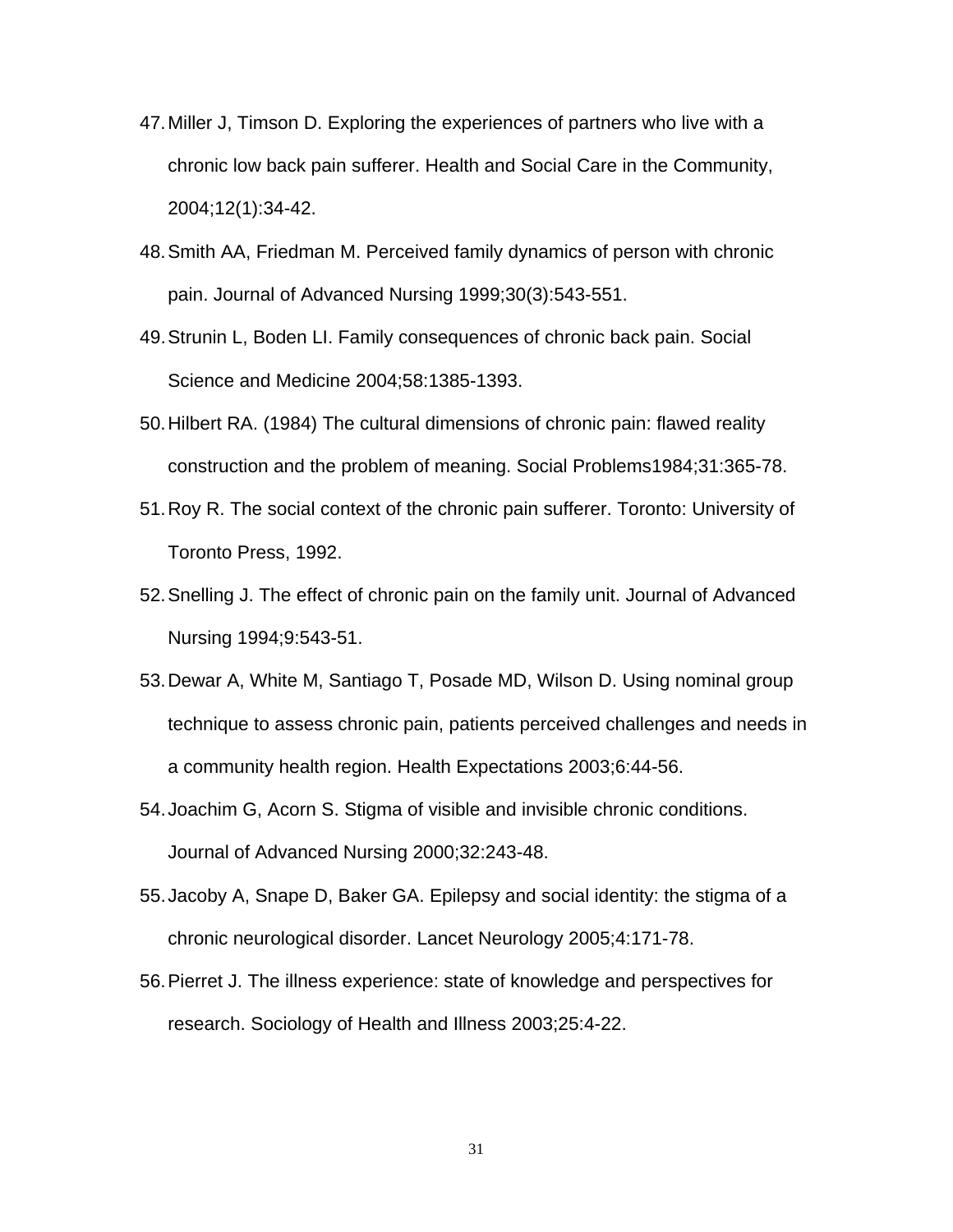- 57. Younger JB. The alienation of the sufferer. Advances in Nursing Science 1994;17:53-72.
- 58. Charmaz K. Loss of self: a fundamental form of suffering in the chronically ill. Sociology of Health and Illness 1983;5:168-95.
- 59. Glenton C. Chronic back pain sufferers: striving for the sick role. Social Science and Medicine 2003;57:2243-2252.
- 60. Engel GL. "Psychogenic" pain and the pain-prone personality. American Journal of Medicine 1959;26:899-918.
- 61. Fishbain DA, Rosomoff HL, Cutler RB, Rosomoff RS. Secondary gain concept: a review of the scientific evidence. Clinical Journal of Pain 1995;11:6-21.
- 62. Lorig KR, Sobel DS, Stewart AL, Brown BWJr, Bandura A, Ritter P, Gonzalez VM, Laurent DD, Holman HR. Evidence suggesting that a chronic disease self-management program can improve health status while reducing hospitalization: a randomised trial. Medical Care 1999;37:5-14.
- 63. Department of Health. The expert patient: a new approach to chronic disease management for the 21st century. London: HMSO, 2001.
- 64. Kodiath MF. A new view of the chronic pain patient. Holistic Nursing Practice 1991;6:41-46.
- 65. Baker GA. People with epilepsy: what do they know and understand, and how does this contribute to their perceived level of stigma. Epilepsy and Behaviour 2002;3(6S2):26-32.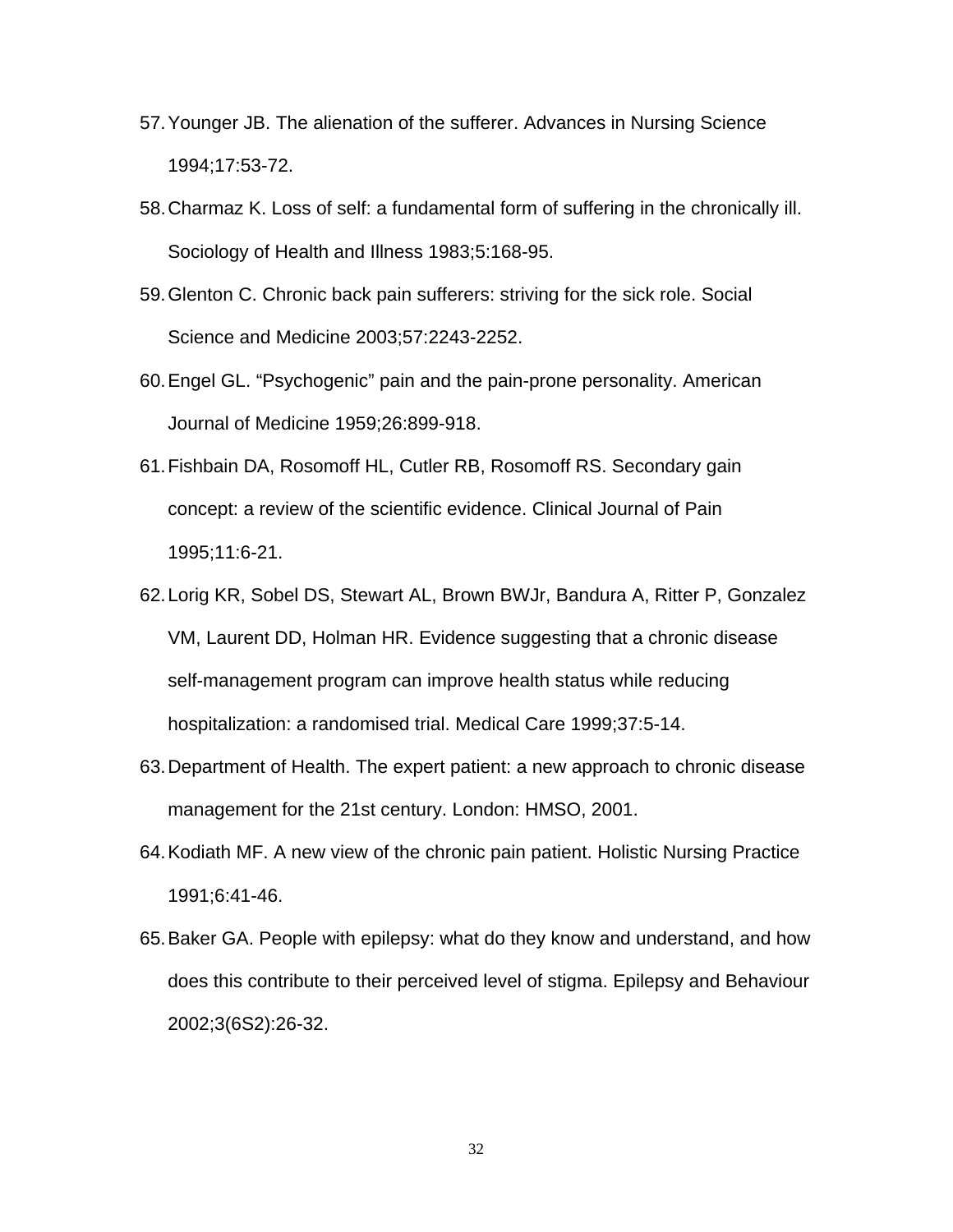- 66. Crocker J, Quinn DM. Psychological consequences of devalued identities. In Brown R, Gaertner S, editors. Handbook in Social Psychology. Malden, MA: Blackwell, 2001, pp. 238-257.
- 67. Good M-JD, Brodwin PE, Good BJ, Kleinman A, editors. Pain as human experience: an anthropological perspective. Berkeley: University of California Press, 1992.
- 68. Gatchel RJ, Turk DC, editors. Psychosocial factors in pain: critical perspectives. New York: The Guilford Press, 1999.
- 69. Guzmán J, Esmail R, Karjalainen K, Malmivaara A, Irvin E, Bombardier C. Multidisciplinary rehabilitation for chronic low back pain: systematic review. British Medical Journal 2001;322:1511-1516.
- 70. Ospina M, Harstall C. Multidisciplinary pain programs for chronic pain: evidence from systematic reviews. Alberta: Alberta Heritage Foundation for Medical Research, HTA 30: Series A Health Technology Assessment, 2003.
- 71. Pincus T, Burton AK, Vogel S, Field AP. A systematic review of psychological factors as predictors of chronicity/disability in prospective cohorts of low back pain. Spine 2002;27:109-120.
- 72. Gustafsson M, Ekholm J, Ohman A. From shame to respect: musculoskeletal pain patients' experience of a rehabilitation programme, a qualitative study. Journal of Rehabilitation Medicine 2004;36:97-103.
- 73. Jensen MP, Nielson WR, Kerns RD. Toward the development of a motivational model of pain self-management. The Journal of Pain 2003;4(9):477-492.